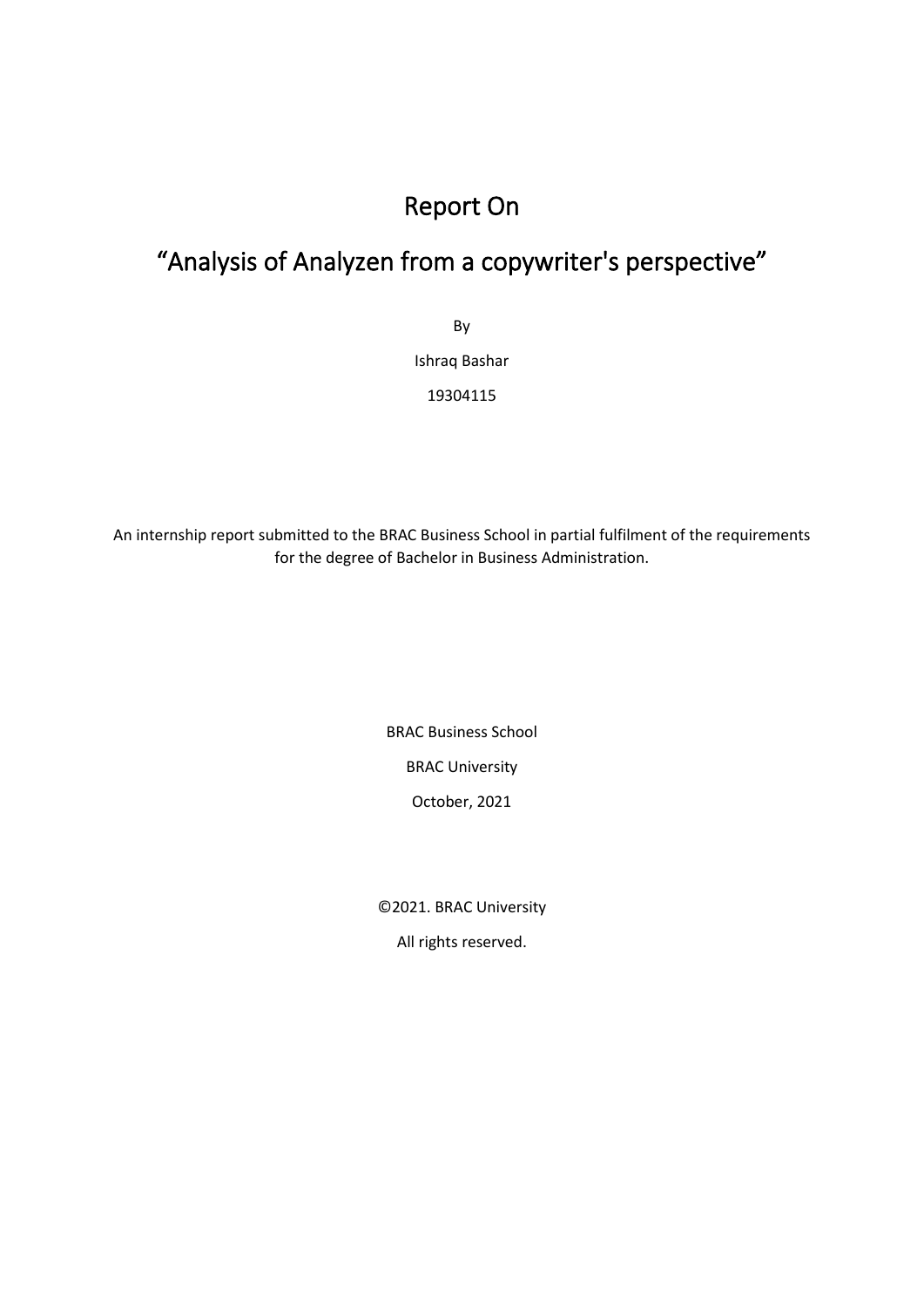# **Declaration**

It is hereby declared that

- 1. The internship report submitted is my/our own original work while completing degree at Brac University.
- 2. The report does not contain material previously published or written by a third party, except where this is appropriately cited through full and accurate referencing.
- 3. The report does not contain material which has been accepted, or submitted, for any other degree or diploma at a university or other institution.
- 4. I/We have acknowledged all main sources of help.

**\_\_\_\_\_\_\_\_\_\_\_\_\_\_\_\_\_\_\_\_\_\_\_\_\_\_\_\_\_\_\_\_\_\_\_\_\_\_\_\_\_\_\_**

**\_\_\_\_\_\_\_\_\_\_\_\_\_\_\_\_\_\_\_\_\_\_\_\_\_\_\_\_\_\_\_\_\_\_\_\_\_\_\_\_\_\_\_**

**Student's Full Name & Signature:**

**Ishraq Bashar**

19304115

**Supervisor's Full Name & Signature:**

**Supervisor Full Name** Designation, Department Institution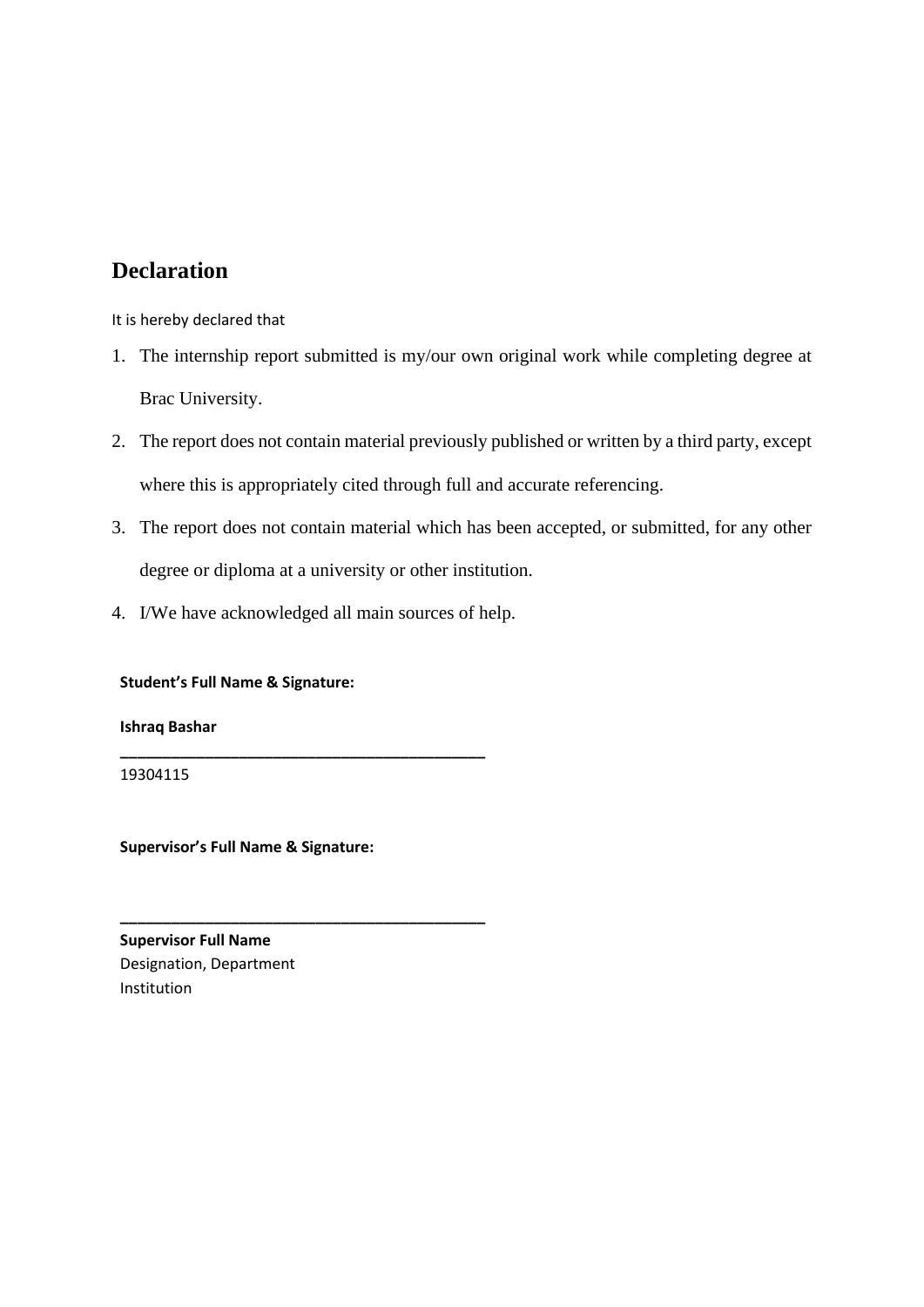# **Letter of Transmittal**

Ms. Rahma Akhter Lecturer, **BBS** BRAC University

66 Mohakhali, Dhaka-1212

Subject: Submission of the Internship report on "Analysis of Analyzen from a copywriter's perspective"

Dear Madam,

I hereby submit my internship report titled "Analysis of Analyzen from a copywriter's perspective". In this report, I tried the closest possible analysis of Analyzen a marketing agency, on how the organization works and functions also how the organization caters to its clients. My earnest hope is that this report shall meet your expectations and my overall experience as a copywriter at Analyzen was indeed a great experience for me.

Sincerely yours, Ishraq Bashar 19304115 BRAC Business School BRAC University October 6th, 2021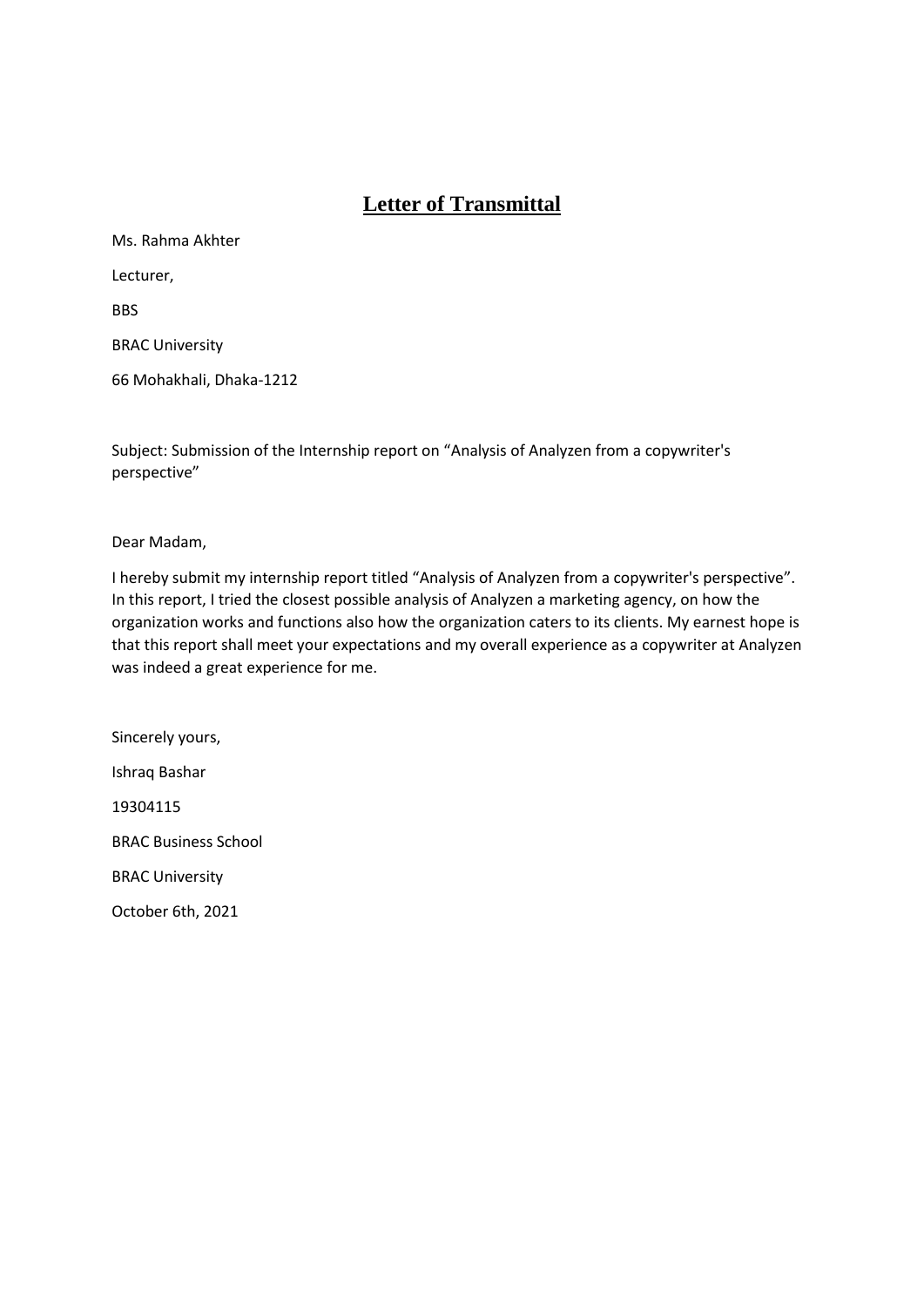# **Non-Disclosure Agreement**

This agreement is made and entered into by and between Analyzen Bangladesh and Ishraq Bashar ID:19304115

I, Ishraq Bashar hereby declare that all the information given below is taken from Analyzen Bangladesh with their knowledge and permission.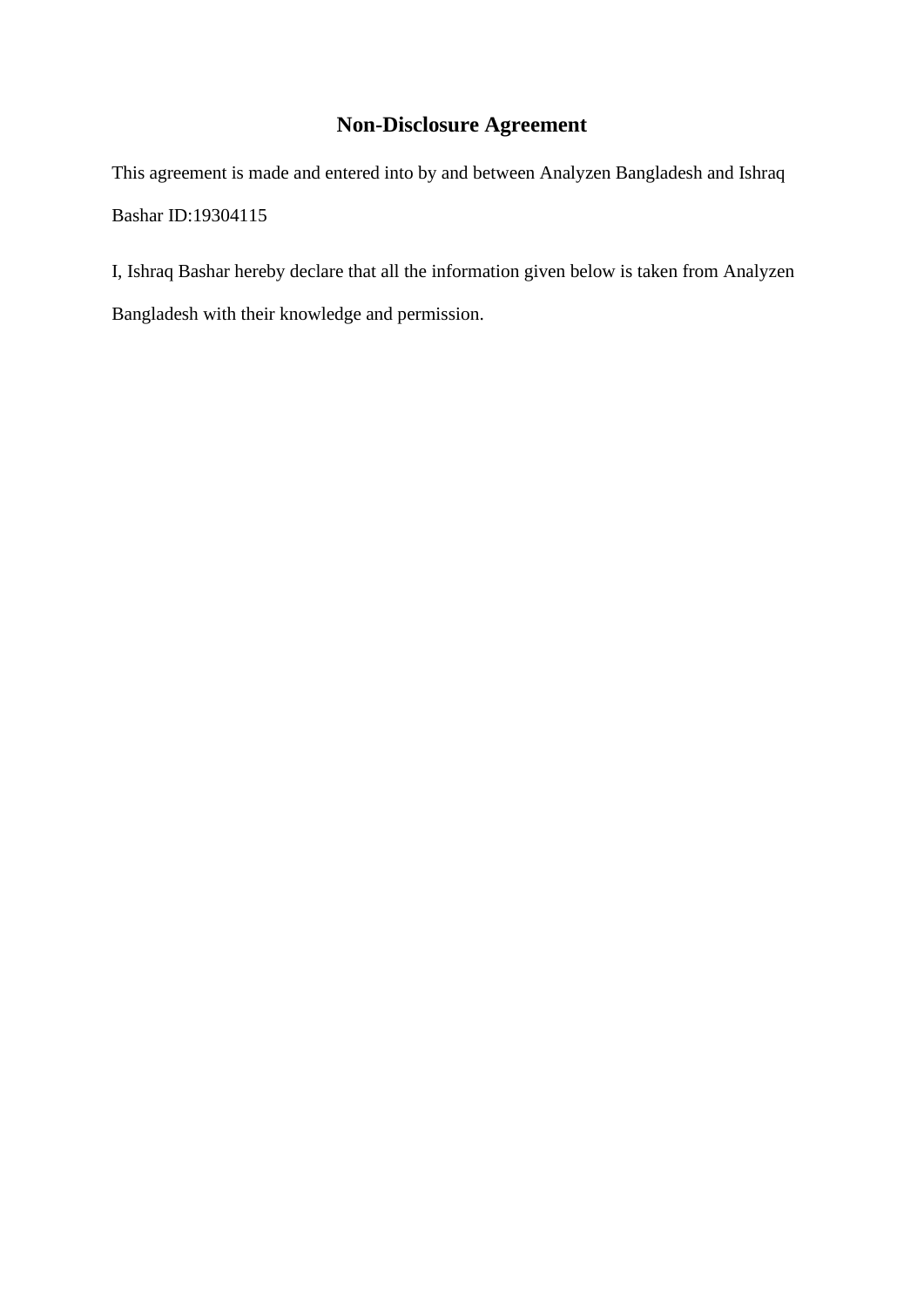# **Acknowledgement**

I would like to thank a lot of precious people in my acknowledgement. But the firstly I have to thank Ms. Rahma Akhter for every valuable information and guidance she provided me without which this report would have been incomplete. Also, Ms. Mahreen Mamoon who in my early stages in BRACU inspired me to be a copywriter.

Secondly, I would love to thank Mr. Mazharul Islam Khan, my team lead whose guidance and warmth has provided me a cocoon to stay safe, Ms. Arsheen Rabbani and Ms. Suhi Ahmed Susan who taught me everything I need to know about being a copywriter. But it would be a sin not to mention Mr. Inzamul Hossain and Vivian Pantho Adhikari without who I probably would not have been a copywriter.

A few special mentions are a must, Mr. Itmam Bashar, Mr. Niaz Mohammad Mohiuddin, Ms, Zehra Tasneem, Mr. Md. Asif Salman and Mr. Tousif Uddin. Without their support a journey this long would have been impossible.

Last but never the least, my family. Without their support a journey this long would have been nigh impossible.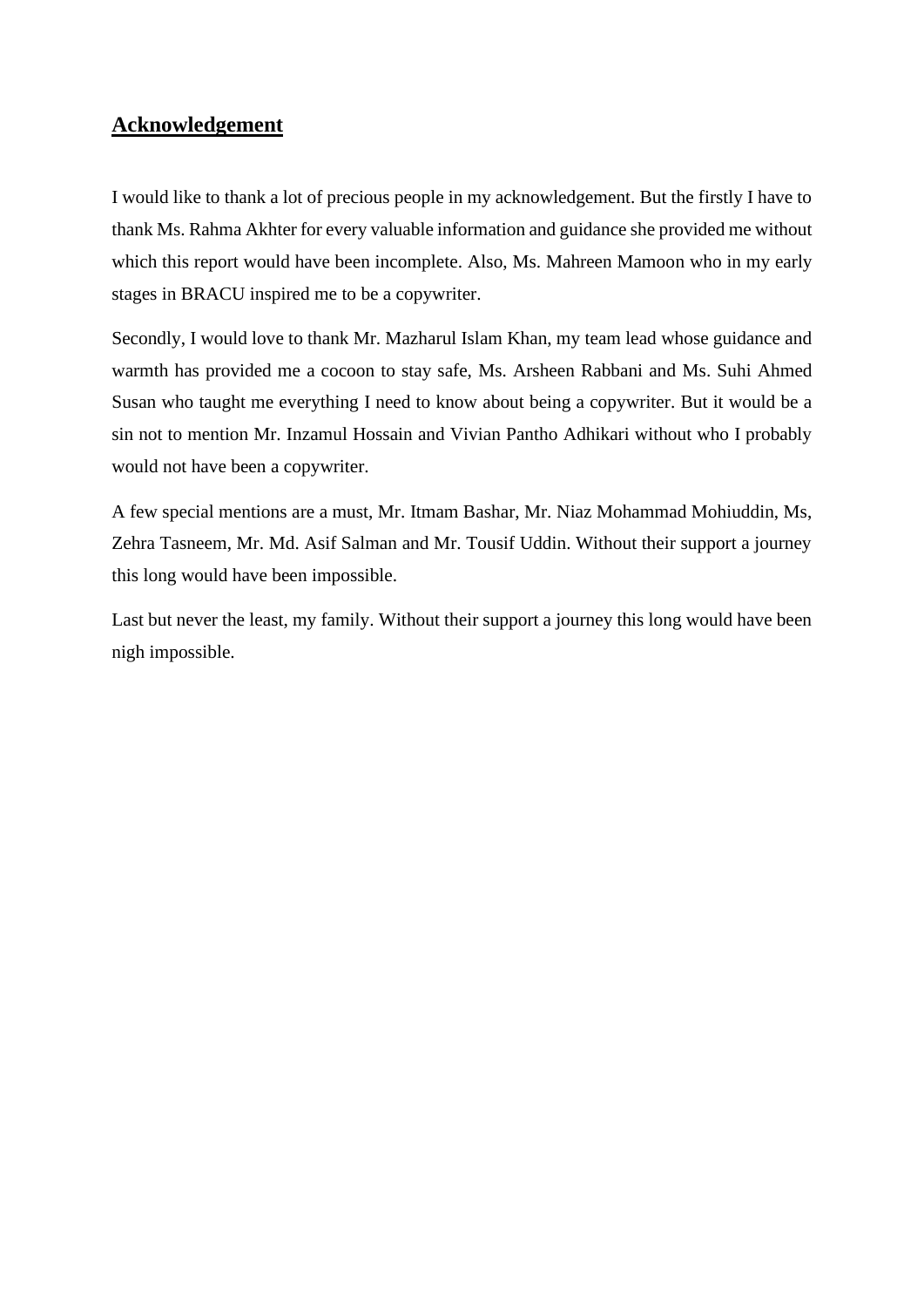# **Executive Summary**

According to my viewpoint the internship program is an extremely valuable program as it teaches and endows experience unto every student under the program which in turn prepares the for the corporate life which lies ahead. I applied for the position of a copywriter under a creative team for Analyzen Bangladesh which is a marketing agency in Bangladesh and also the oldest marketing agency in Bangladesh. The topic of my report for the internship program was "Analysis of Analyzen from a copywriter's perspective".

This report was prepared on the perspective of the three months of practical work from home experience I completed in Analyzen. This internship program not only taught me about the life at a marketing agency but also taught me how to function as a part of a creative team pushing out contents, content plans and pitches for potential clients on a daily basis.

Analyzen has a very democratic setup. The client servicing team and the account teams takes the responsibility of handling the clients such as the acquiring of clients, content, marketing strategies and types of actions they will take. The media planning and finance team is in charge of the budget handling and what kind of budget is available for the client and also handles the payment from clients as well. The Human Resource department as the name suggests is in charge of handling the employees and the board of directors handle the entire company and lastly the creative team which is the heart of the entire process, they pump out everything necessary for the company to run.

These teams work in unison as there are multiple creative teams which the client servicing teams choose to work with. The client servicing team has to collaborate with the client acquiring and accounts team.

The company has the goal to expand as international clients are acquired and to make become a benchmark and cornerstone in the Marketing Industry by using their resources to the fullest and top most potential. Which will create contents which will be pleasing and memorable in the public's mind. The need to satisfy the clients is a must for the company as well.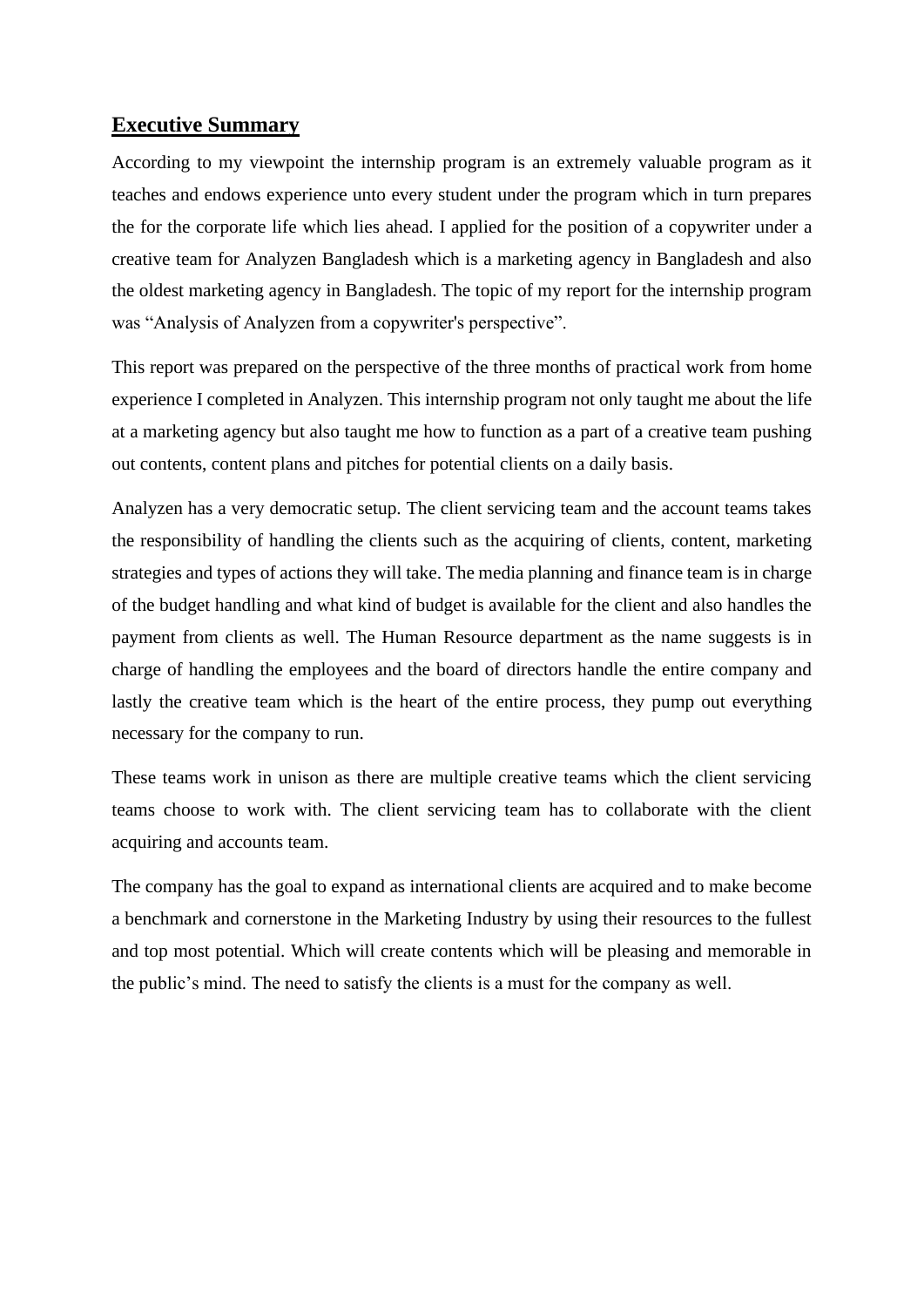# **Table of contents**

| <b>Topic</b>                                                                            | <b>Page Number</b> |
|-----------------------------------------------------------------------------------------|--------------------|
| Origin Of Report                                                                        | $\mathbf{1}$       |
| <b>Report Objective</b>                                                                 | 1                  |
| <b>Report Scope</b>                                                                     | 1                  |
| Methodology and Sources of Data                                                         | 1                  |
| Limitations                                                                             | $\overline{2}$     |
| <b>Chapter 1: Introduction</b>                                                          | 3                  |
| Overview of the Company                                                                 | 3                  |
| Services Provided by the Company                                                        | 3                  |
| Clients of Analyzen Bangladesh                                                          | $\overline{4}$     |
| <b>Chapter 2: Body and Description of the Report</b>                                    | 5                  |
| My Role in the Company                                                                  | 5                  |
| Questions to be asked                                                                   | 5                  |
| Chapter 3: Projects Undertaken by Analyzen Bangladesh and my roles in those<br>projects | 6                  |
| Aarong                                                                                  | 6                  |
| Bengal Meat & Bengal Fish                                                               | 9                  |
| <b>BTI</b>                                                                              | 12                 |
| GoGee8                                                                                  | 13                 |
| <b>Horlicks</b>                                                                         | 17                 |
| <b>HSBC</b>                                                                             | 21                 |
| <b>Commwards Award Video Voice Overs</b>                                                | 25                 |
| Penthouse Livings Bangladesh                                                            | 25                 |
| Perfetti                                                                                | 25                 |
| Pizza Hut                                                                               | 25                 |
| <b>KFC</b>                                                                              | 26                 |
| <b>Bangladesh Technosity Limited</b>                                                    | 26                 |
| Taaga                                                                                   | 26                 |
| Redbull Myanmar                                                                         | 27                 |
| <b>Chapter 4: Conclusion</b>                                                            | 28                 |
| How in-class knowledge was applied to real life situations at Analyzen Bangladesh       | 28                 |
| Analysis of Analyzen Bangladesh: SWOT Analysis                                          | 29                 |
| Analysis of Analyzen Bangladesh: Porte's Five Forces Framework                          | 31                 |
| Competitive Analysis of Analyzen Bangladesh                                             | 33                 |
| <b>Recommendations and Conclusion</b>                                                   | 34                 |
| References                                                                              | 35                 |
| Glossary                                                                                | 36                 |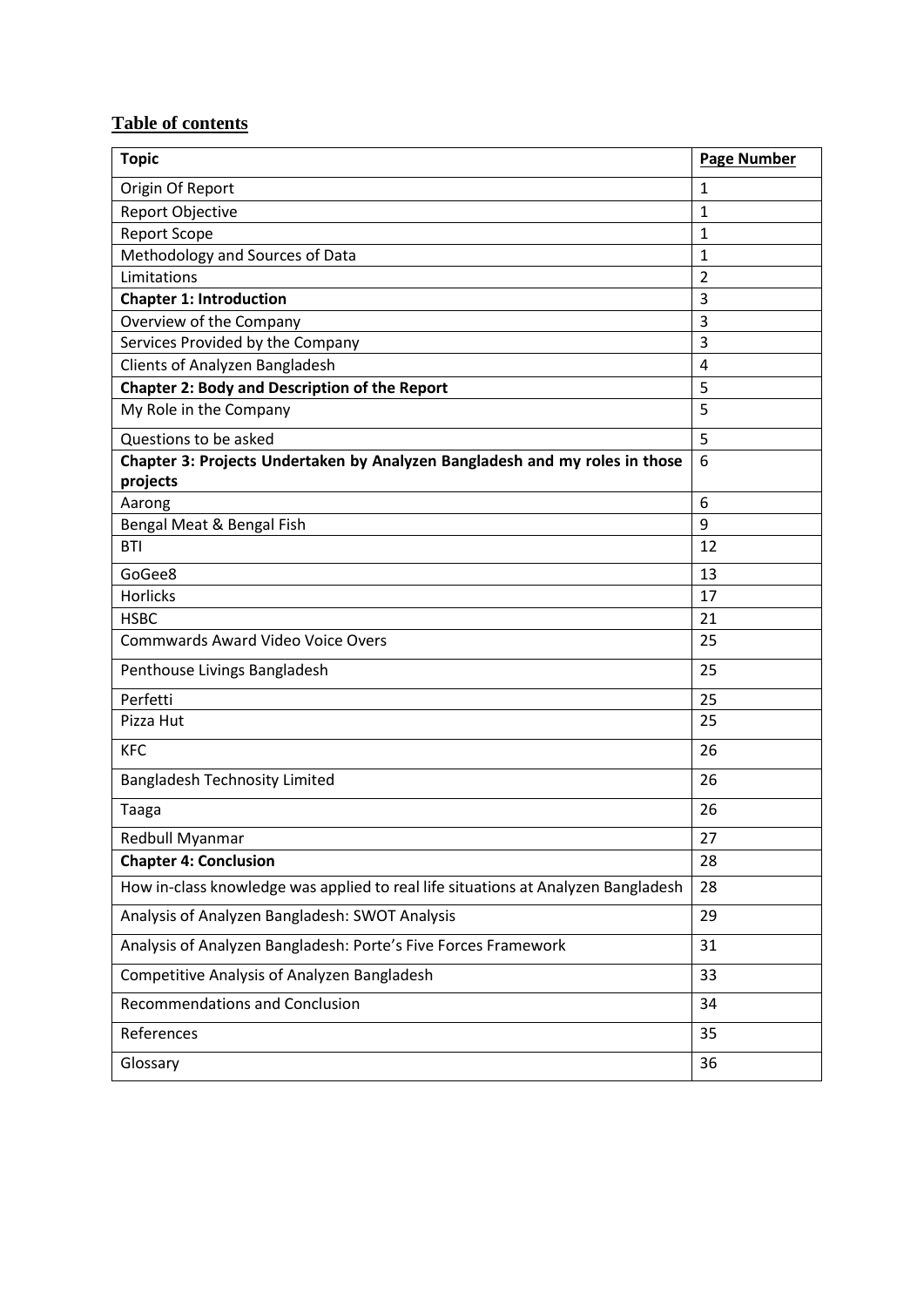**Origin of Report:** The origin of the report comes from the BUS400 course otherwise the internship program. This report was designed for students to gain experience in the corporate world as they start gaining experience and to note down a detailed description of their experience, what they have learnt and what recommendations and solutions they can come up with for the organization in question.

**Report Objective:** The objective of the report is to make sure the students have applied what they have learnt in classrooms and how they have applied it in the corporate world scenario. But the general objective would be to meet all the tasks and expectations set by the course BUS400 otherwise known as the internship program.

Diving down to the specific objectives of the report, the main objective is to analyse Analyzen Bangladesh from the perspective of a copywriter, to give an overview of Analyzen Bangladesh. Also, to find how can the system of the entire organization can be made more efficient and the projects handled by me as a copywriter directly or indirectly.

**Report Scope:** This report creates a unique scope as it contains detailed information on projects undertaken by the company, the types of services provided by Analyzen Bangladesh, detailed description on what a copywriter does and what role it plays in the running of the company.

**Methodology and sources of data:** This report was constructed with the full use of primary data, the reason behind this would be that since this is a creative job considering my experience as a copywriter, I could only use the data available to me which are the works and projects I participated in first hand or partially.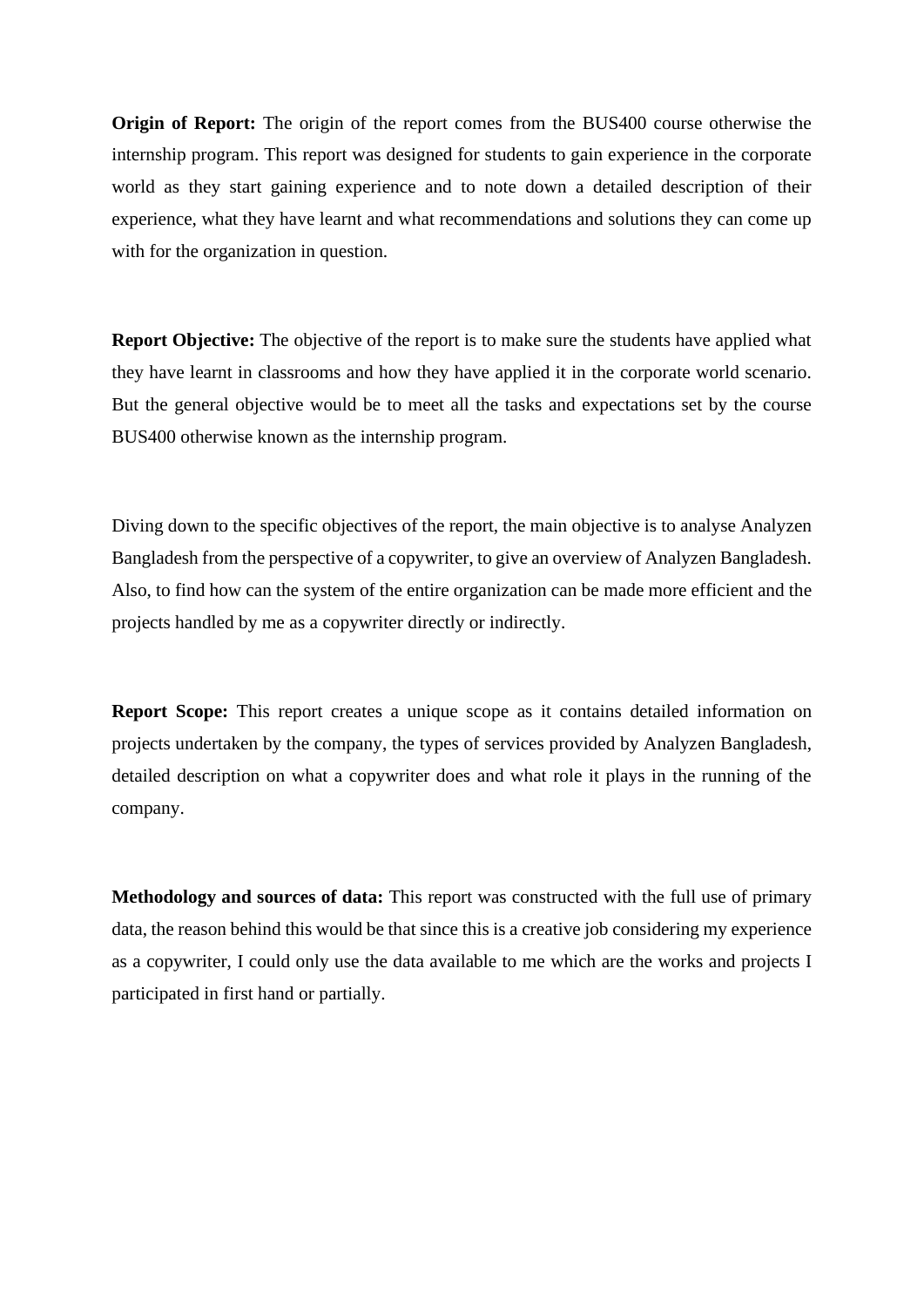### **Limitations:**

Due to the world being under a pandemic which is COVID-19 there were multiple limitations faced on the course of making the report. The limitations were that direct information from face-to-face conversations could not have been gathered. At times power outage, disabling and server crashes of social media led to direct challenges at work due to the lack of communication. Internet connections and server crashes at times created huge issues which otherwise would not have been an issue at all. Personal problems such as parents and siblings suffering from COVID-19 created a gap from work as focus was scattered and created distractions because taking care of the family became a first priority. Client meeting were problematic at times as the client could not explain what they exactly wanted at times which created a lack of communications and created discontent between two parties at times. Lastly, live shootings of videos and photo shoots became problematic because of the covid situation as models and actors did not want to break their own COVID-19 protocols and come to the set. In turn they asked for a hefty sum of money from the clients or Analyzen Bangladesh which at times stopped the shooting overall as recasting had to be done because the asking sum of money by the actor or model went greatly out of budget.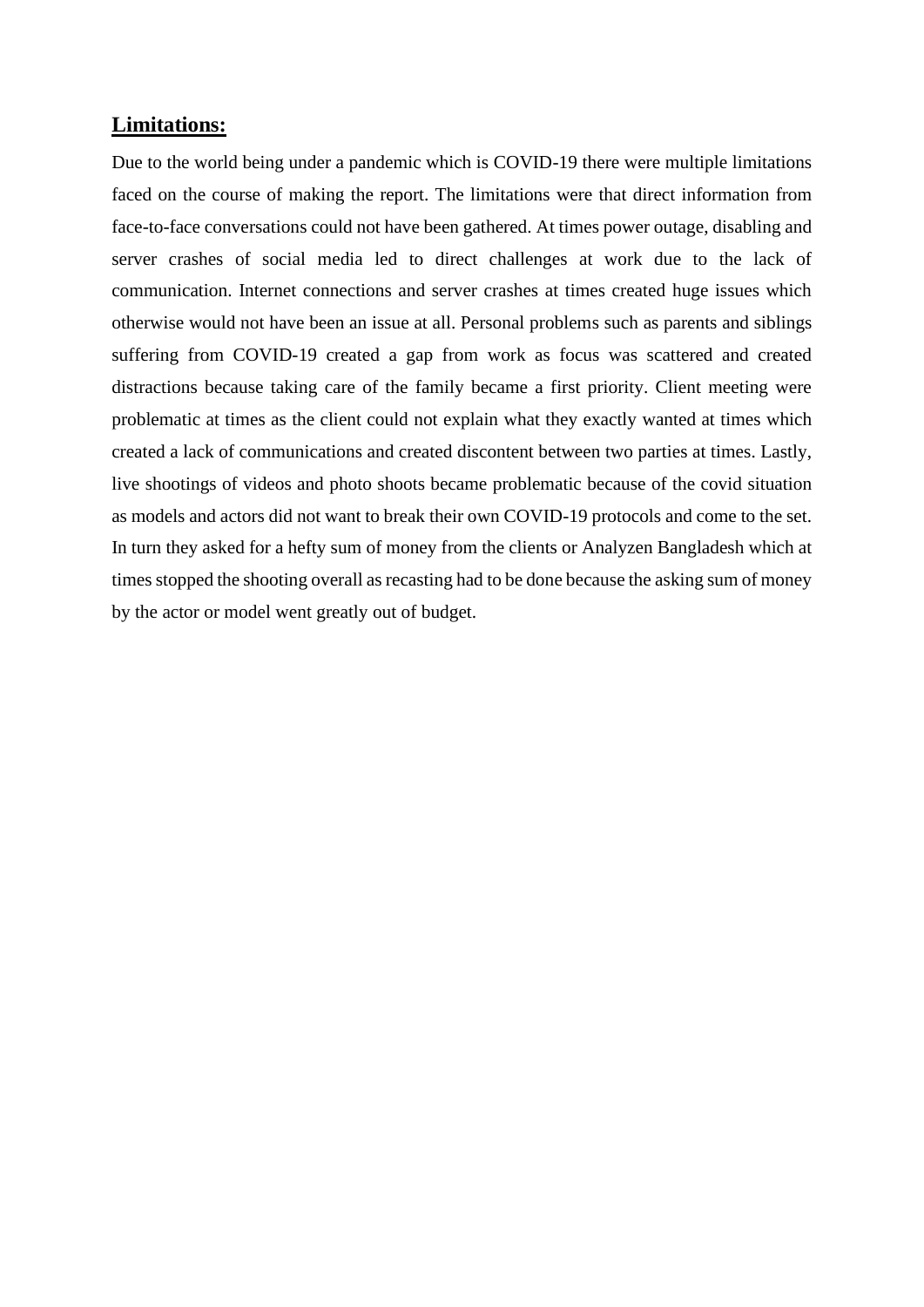# **Chapter 1: Introduction**

### **Overview of thecompany:**

Analyzen was founded by two BUET CSE graduates in 2008. Sumit Saha, the technology expert, and Ridwan Hafiz the creative expert of the company initiated a software development company from their dormitories. From that humble beginning, Analyzen has now become the first-ever digital marketing agency in Bangladesh. In 2014, the company signed Risalat Siddique as their co-investor. He brought to the table a set of core values and beliefs, as well as strategies, to help the company grow further. Soon after, Analyzen started operating as a private limited company.

With the expansion of its own branch in Singapore in 2016 and Myanmar in 2017, they have also managed to succeed as the first Bangladeshi digital marketing agency to go global under their own name. Through their branch in Singapore, Analyzen has been able to cater to customers all over Southeast Asia. The company's expansion earned them a media buying & ad publishing activities leader, Delwar Hossain.

Analyzen values passion, resilience, delivery, and teamwork. To achieve their goals, they combine affiliative and laissez-faire leaderships; by entrusting their workers to carry out their respective tasks, as well as maintaining harmony by keeping high worker morale. Their vigilance and excellence have earned them the recognition and goodwill that they possess today.

#### **Services provided by the company:**

Analyzen provides multiple services such as providing 360-degree marketing solutions as Analyzen is capable of designing brand and omni-channel (television, strategies keeping digital marketing at the centre with precision and dexterity). From acquiring insight, generating ideas, making appropriate plans and ensuring feasibility for execution the team ensures to deliver a proper strategy for clients to boost their business into a new level.

Data Analytics is provided so that clients and the Analyzen team itself can benefit and work around it making the system much mor efficient and smooth.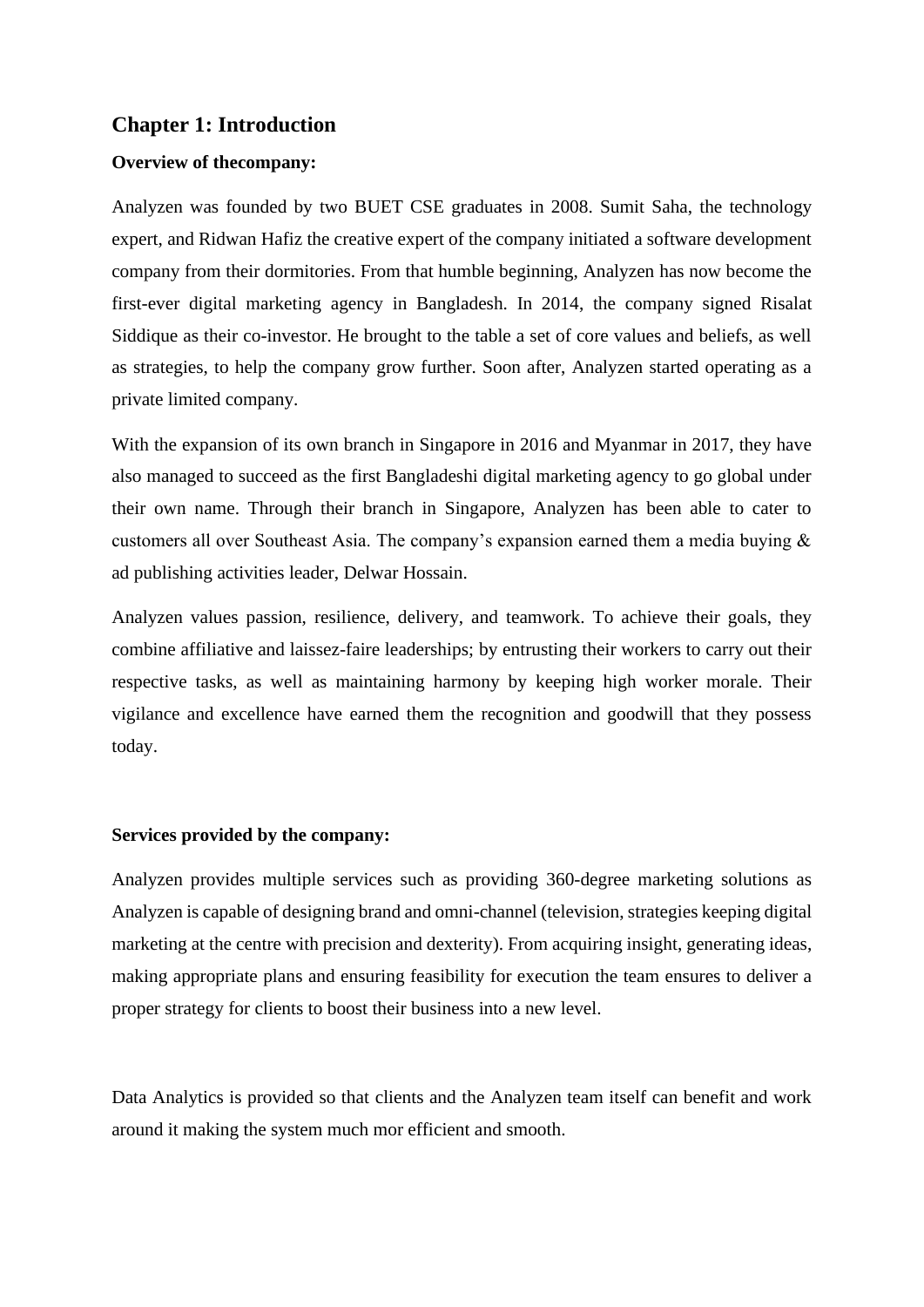Website designing and app creation is a part of the 360-degreemarketing strategies provided to the clients

Media buying is a very important as the media buying team creates a spot-on media buying strategy, putting it into execution and finally achieving cost optimization for better ad performance and ROI for the clients and their brands.

# **Clients of Analyzen Bangladesh:**

- KFC Bangladesh
- Pizza Hut Bangladesh
- HSBC
- Bengal Meat
- Bangladesh Technosity Limited
- Aarong
- Perfetti
- Shopoth
- Penthouse Livings Bangladesh
- City Bank
- ACI Coro
- ACI Sunquick
- Horlicks
- IPDC
- $\bullet$  7UP

These are just some of the clients one of Analyzen's creative team handles as there are much more clients assigned to other teams.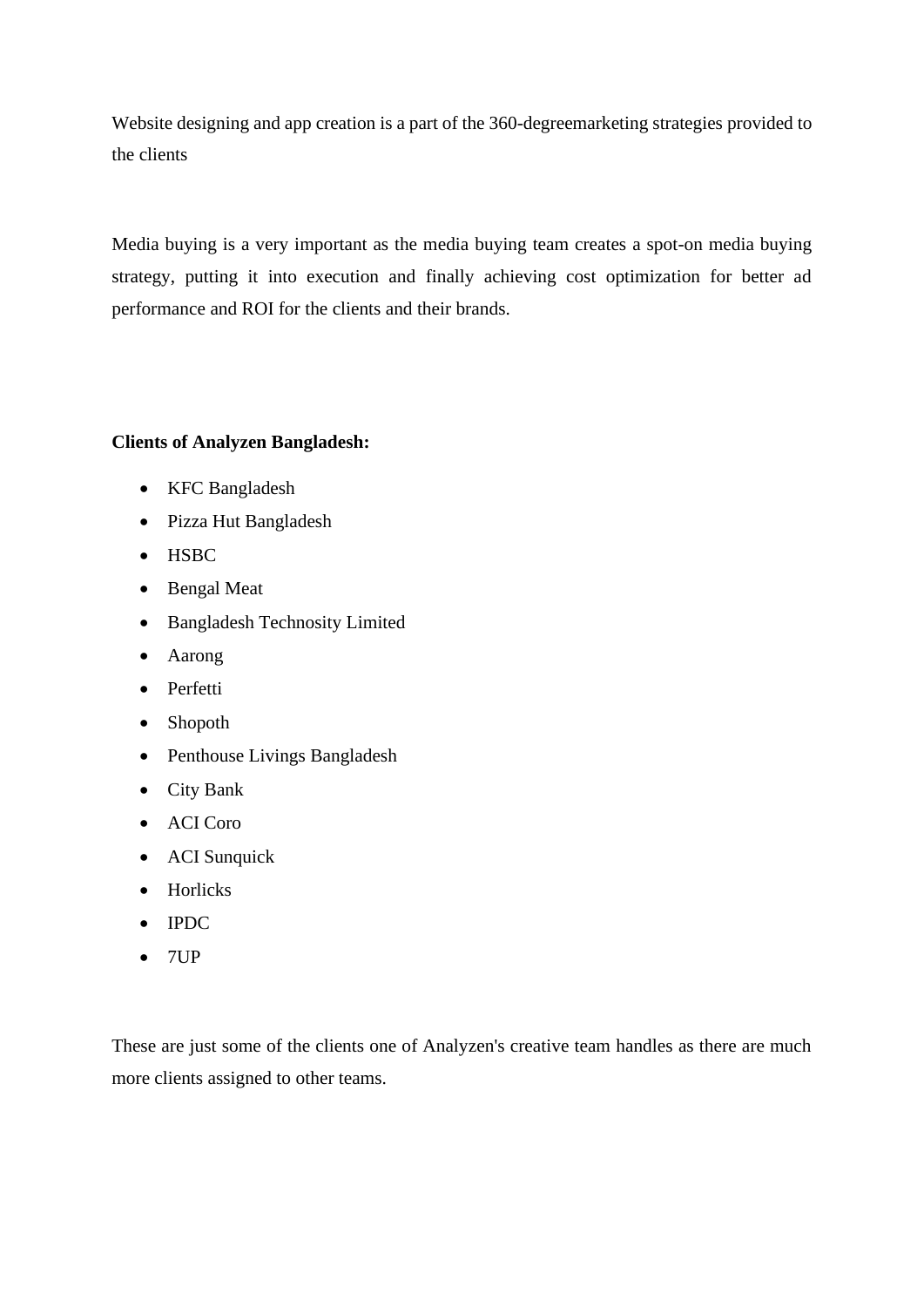# **Chapter 2: Body and Description of the report**

### **My role in the company:**

Since I applied for the role of a copywriter in the creative team of Analyzen Bangladesh. The duties were simple and straightforward. The duties were to:

- Write/type the contents of visual contents which goes on the social media and other media as well.
- Write scripts for advertisements and videos which will be created for clients
- Write captions for social media posts.
- Go to the sets of the shooting to see if the director/producer/film maker has matched the description of the creative suggestions from the creative team of Analyzen Bangladesh and is also matching what the client has asked for.
- Creating ideas for briefs given by the client.
- Suggestion and creation of brand campaign names and tag lines.

### **Questions to be asked**

The questions that are needed to be asked in this report are:

- How can the marketing agency Analyzen Bangladesh perform more efficiently?
- The analysis of Analyzen Bangladesh.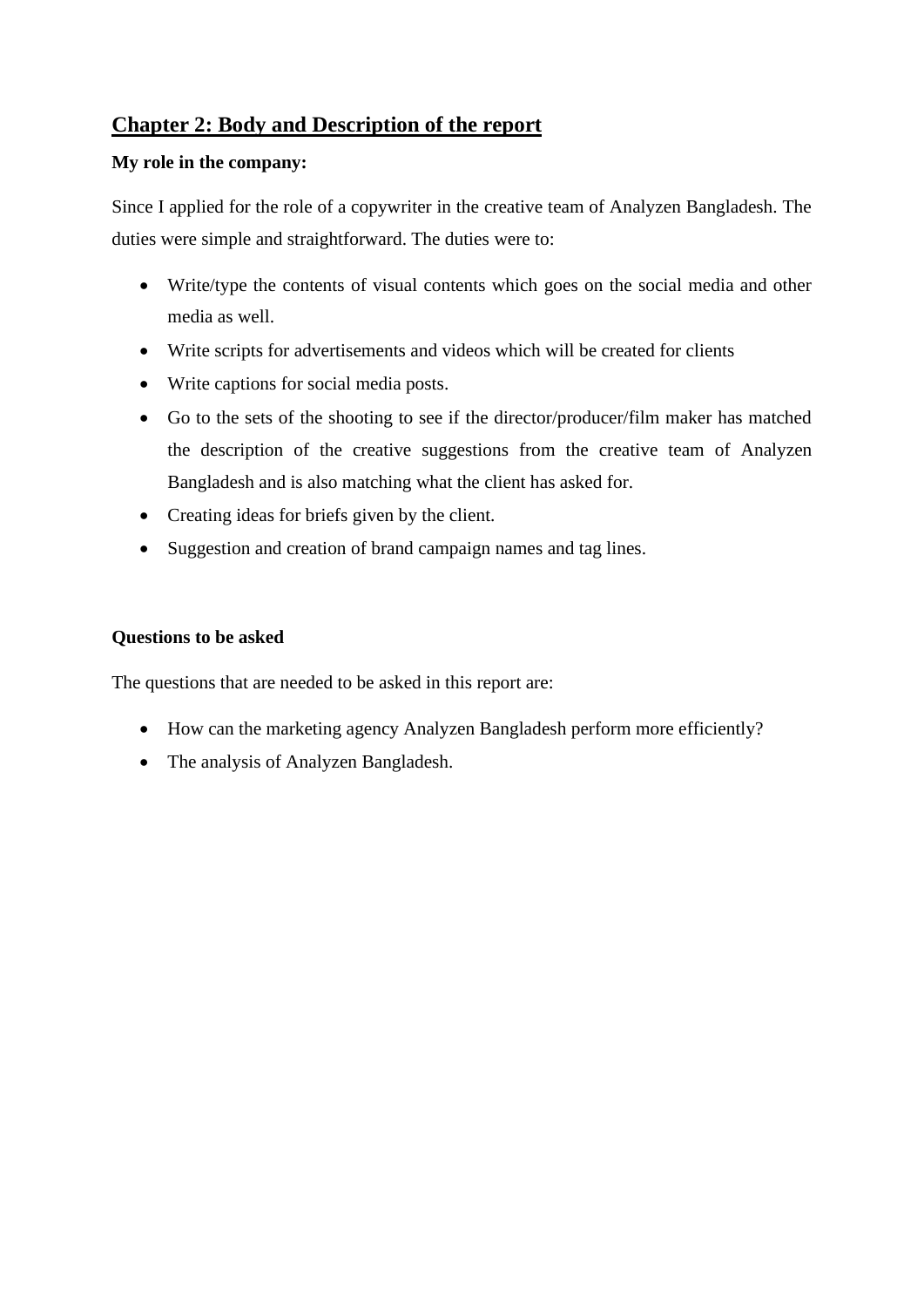# **Chapter 3: Projects Undertaken by Analyzen Bangladesh and my roles in those projects**

### **Aarong**

For Aarong I personally have taken on multiple projects for the client as a copywriter when my head copywriter was unavailable. Mainly the tasks that was completed in these projects were writing captions and writings in visual contents otherwise known as copies. Story boards were created for some campaigns. Ideations were done, articles for magazines and newspapers were written and lastly search ad copies were made for Aarong.

ICC T20 World Cup Jersey campaign for the Bangladesh Cricket team was the most recent project. Where my role as a copywriter was to create a tag line for the campaign which I am not free to disclose as client privacy privilege. Video directions for a campaign video was given as well which tell the story of the Bangladesh Cricket team in their journey so far in the history of the T20 World Cups. Another script for a video was made which was the "Evolution of the Bangladesh cricket team jerseys in the T20 world cups over the years. Engagement contents like 2 quiz contests were created by hands as well.

Moving on to the next project which was the "Aarong 2021 Puja Campaign". My role over here was to create a story and add lines for a digital billboard commercial. Captions for photos and alums were also created and approved by Aarong for this specific Campaign.

The final project for this brand would be the Eid Ul Azha 2021 Campaign for which I had to write an article which would go out to other media platforms.

The exact article is written below:

### **Title: EID UL ADHA STYLING GUIDE**

Aarong brings their Eid Ul Adha collection this summer where dreams are woven into reality. The allure and mystique of the silk and muslin sarees with their cotton panjabis and nakshikatha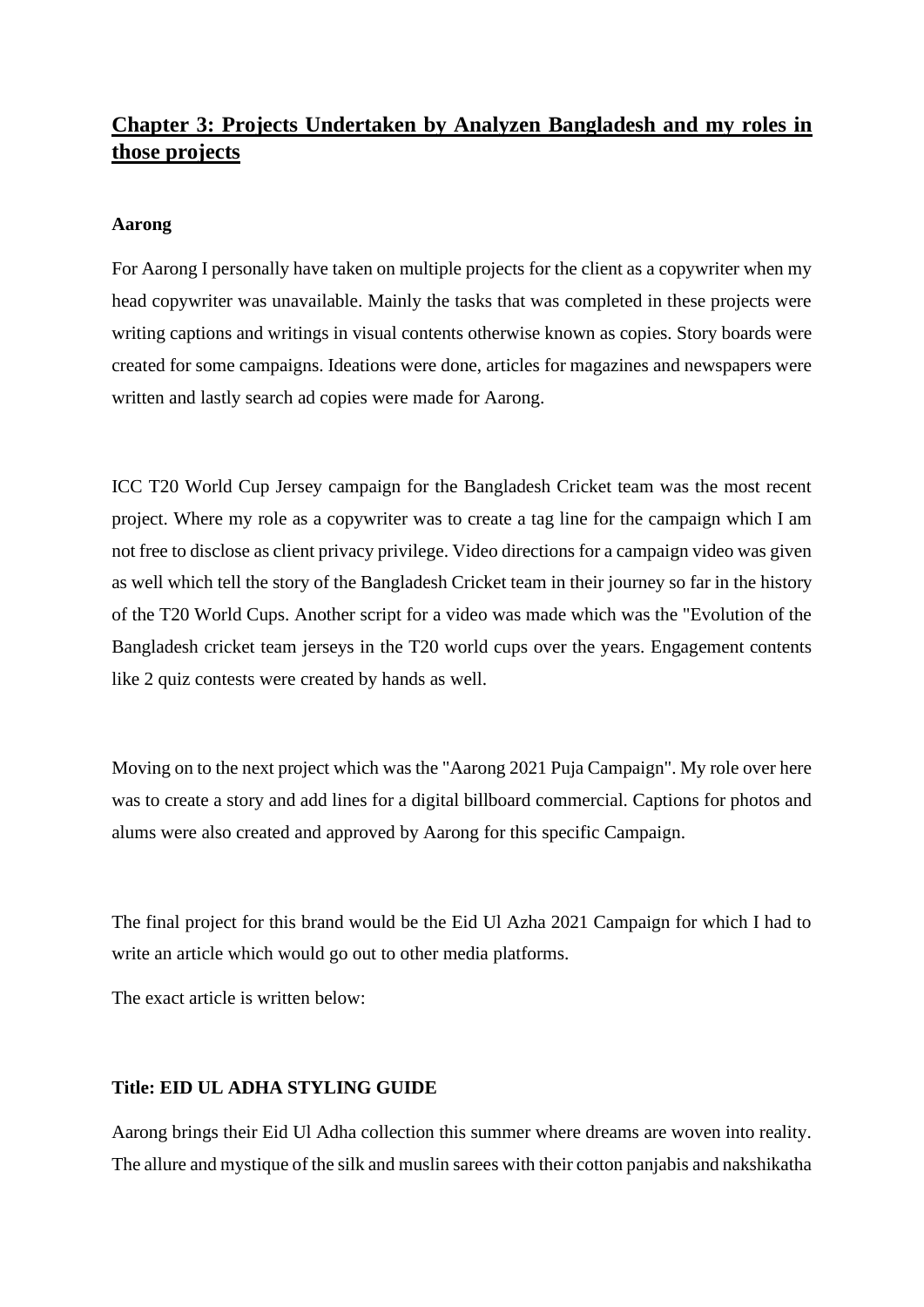themed kameez will steal the limelight. But their vintage themed royalty like katan sarees will be the belle of the ball as it is sure to linger in anyone's memories. While the dark backgrounds of the photos sets a mystical tone which highlights the sarees in ways we can only dream of.

### **Celestial in Sarees**

It is that time of the year where expressing your happiness becomes an art form, nothing expresses happiness more than what you wear. So, this Eid with our new collection of sarees, express your happiness like never before. Be it floral print, tie dyed, balitex, or a vintage classic. Let the soft silk grace your skin with its fine feel, may the endi help you with the comfort it brings during the heat of the day and the vintage feel of the muslin make you shine everywhere you go. The depiction of Nakshikatha's presented in a modern fashion gives the sarees a rather modern classic look. The variations in colours and patterns like geometric and tie dye patterns give the collection a wide assortment to choose from. Immerse yourself in this dream of a universe this Eid Ul Adha

#### **Regal in Katan**

Let a regal mood take over you as the luxury of the Katan give depths and layers to your look as you have never imagined before. These intricately designed sarees, paired with gold or silver jewellery can light up any event. These sarees make a statement, and it is a part of Bangladeshi culture and it brings grandeur to every event. Aarong's Islamic-inspired motifs and vintage themed Mirpur Katan will be the most craved for collection this Eid.

#### **Polished Confidence**

Given that Panjabi's are an absolute staple for every boy or man for every Eid. This Eid ul Adha is no different so make your wardrobe posher and more sophisticated with our collection of Panjabi. Experience the comfort of the cotton and dress to impress donning coatees along with the Panjabi to make you stand out in every event. You can go for a simple and neat but near perfect approach with the minimal designs of the Jacobean theme palette with their soft hues of whites or browns setting a posh note for all the gentlemen or go trendy with Aarong's short kurtas and their floral prints and patterns. Nonetheless, this Eid the Aarongpanjabi's will shine in their own accord whether there is a moon in the sky or not.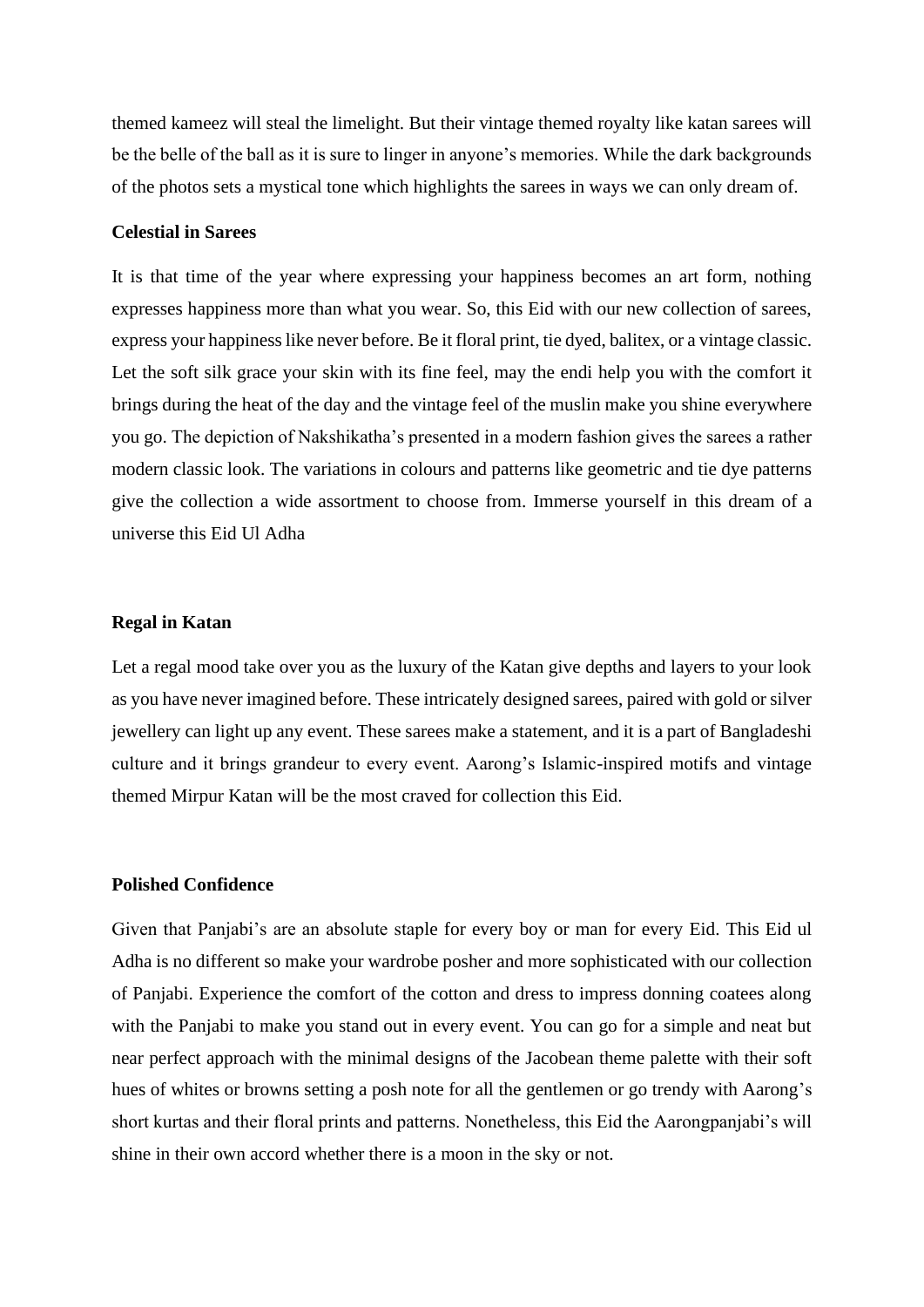### **Casually Chic**

If sarees are not your thing and you want to be more comfortable this Eid, then look no further than our dreamy kurta/kameez collection. Handcrafted to absolute perfection for this Eid we bring you the luxury and homely feeling of handlooms, the heat beating relief of cotton, and the pristine and elegance of linen and georgette.

The playfulness of tassels on dupattas, hand-embroidered designs, and the bedazzling mirror work with Kantha theme is sure to leave everyone awestruck this Eid ul Adha. This could be your one-stop destination for Eid shopping as Aarong brings their A-game once again this Eid ul Adha.

A few other smaller projects were undertaken like the Home Decor Photo contest and the AarongJewellery Photo Contest where the contestants or target audience had to upload photos of their home or aarongjewellery, tag aarong and get a chance to win prizes or get featured in the aarong website. My role in this project was to craft the contest itself and write down the copies for the visual contents that went online.

Other than these my role was to push out captions for Aarong's social media pages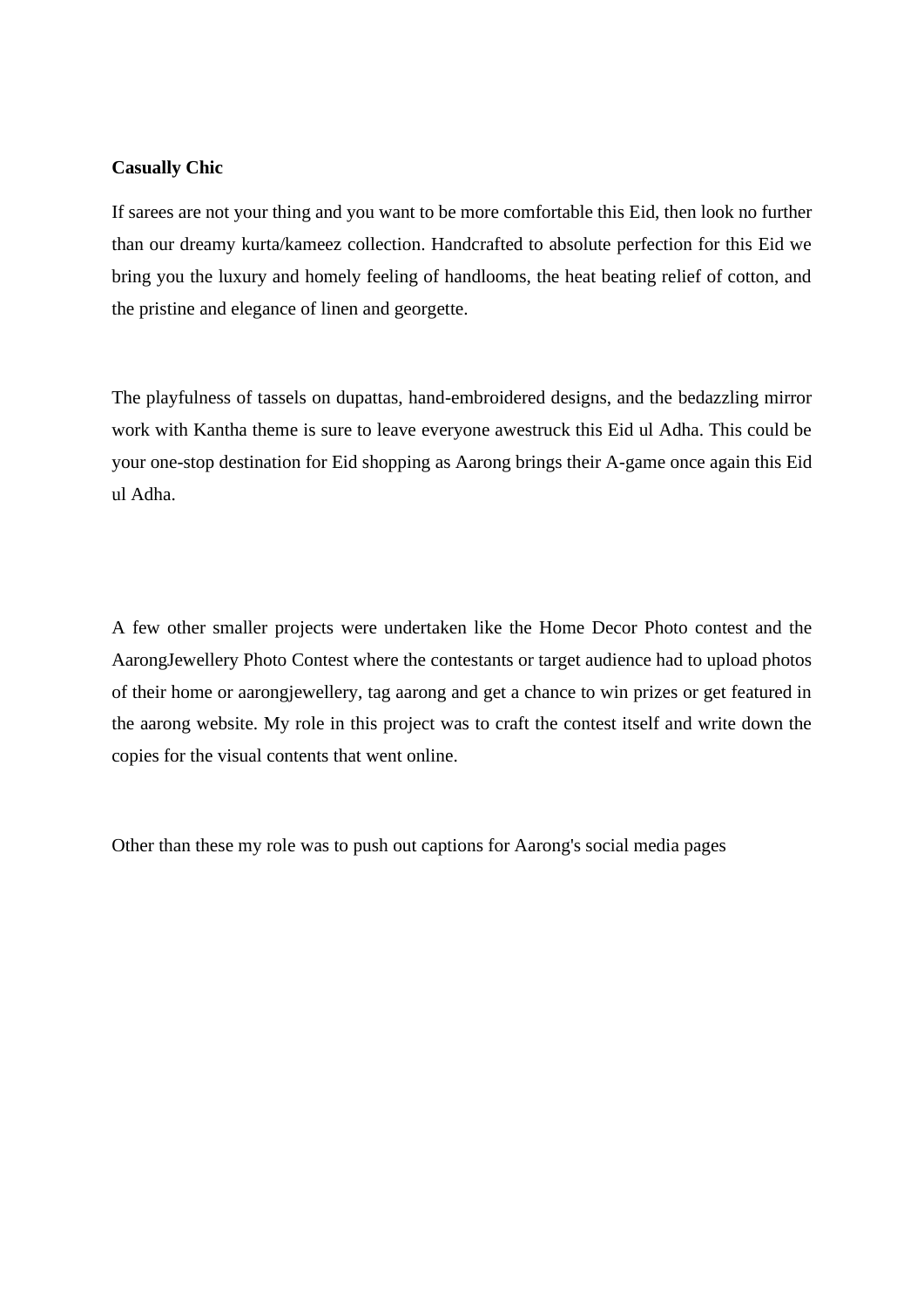### **Bengal Meat and Bengal Fish**

Since Bengal Meat and Bengal Fish are more Bangla focused brands my role here is to mainly write a script when Analyzen Bangladesh had to pitch to get Bengal Meat as a client. But after the acquiring the client my main role as a copywriter here was to create English version of copies already created and to translate captions.

The three scripts also called stories for the "Bengal Meat Eid Hassles" are given below

### **Story 1**

গরুরহাটেকোরবানিরগরুকিনতেগেছেশালাদুলাভাই। হাটেগরুরমালিকেরসাথেশালাদলাভাইএরকথোপকথন

শালাাঃ**ওস্তাদএইগরুটাকত া?**

মানলিাঃ**৬০ হাজারএকদম**

দামশুটিশালাদুলাভাটেরিাটিনিসনিসিটরবলটব, **দলু াভাইদামত াকম, এইটা ই ককনাতেকল।**

উত্তটরদুলাভাইবলটব, **আতরমাত্রঢুকলামহাতট, আরএখকনককনাতেলকি? সামতনচলকমদাতমআরওভালগরুপাকি।**

শালা-দুলাভাইকেহাটেঘুরেঘুরেগরুদেখতেথাকবে। ব্লারহয়েস্ক্রিনেদেখাযাবেঘডিরকাটাঘুরছে। স্ক্রিটিউঠটব, a few hours later…

শালা-দুলাভাইকেসেইপ্রথমগরুবিক্রেতারকাছেফিরেআসতেদেখাযাবে।

দুলাভাইাঃ**গরুরতেষদামিললাম ৫০ এ ছাইরাতদন। আপকন ও খুকেআমরা ও খুকে।**

মানলিাঃ**আমাতরককগরুপাইতসননাকক? এইগরুরদাম ৯০ হাজার।**

দামশুনেশালা-দুলাভাইএকেঅন্যেরমুখচাওয়া-চাওয়িকরতেথাকবে।

আর গড ভয়েয়ে আসটব, **এ দামউঠানামারঝাতমলাকনতিনতকন? আপনারপছতেরগরুককতনকননতিঙ্গলকমটওতেিসাইটতেতক। নাআতছহাতটযাওোরঝাতমলা, আরনাআতছতেকলভাকররতটনেন।**

**শুধুিাসােিতসতপতমন্টকতরকদনআরতিতছকননআপনারপছতেরগরুককিংিাখাকস।**

আউেটরা,

ত্যাগেৱঈদে

আপনারসাথে

বেঙ্গলমিট-এরলোগোআসবে।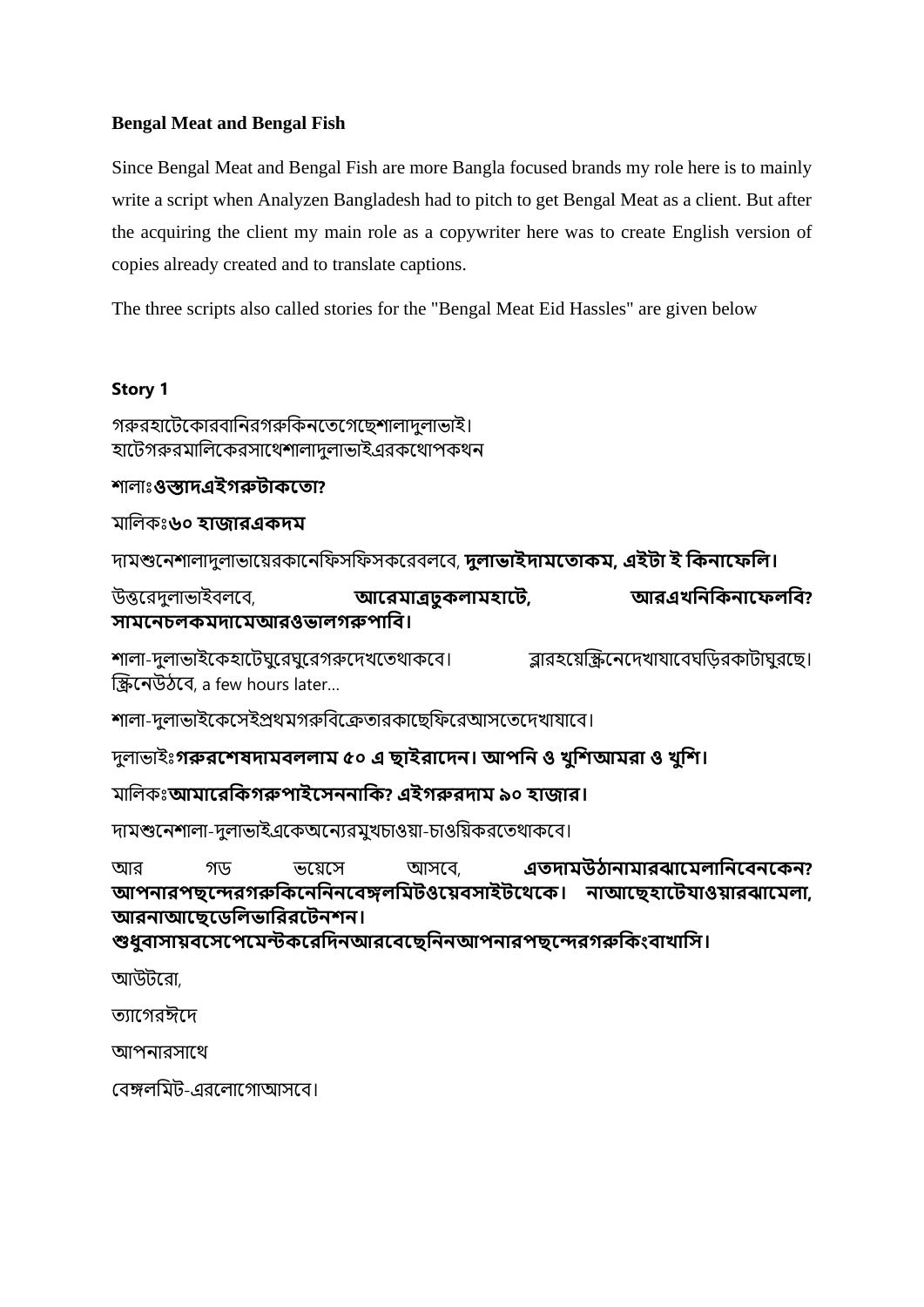# **Story 2**

গরুরহাটেদেখাযাবেশালা-দুলাভাইকে। দুর্ভিটি দুজনেইবেশচকমকেপোশাকপরা। দুলাভাইয়েরপকেটেটাকারবান্ডেল। হাটি স্থানিটিসটো হাতেরিফকেসসেখানেওটাকা। আরশালাদুলাভাইয়েরমাথায়ছাতাধরেহাটছেদুলাভাইয়েরপিছে।

দুলাভাই,**টাকা ককান ব্যাপারই না। গরু কেইটা পছন্দ হইবব্া ওইটাই ননয়া কেলমু। কয়টা গরু**  কিনবি, কোন রঙের গরু কিনবি আর কি সাইজের গরু কিনবি বল খালি। এই ঈদে সব তোর **বোন আর তোর জন্য।** 

শালা,**জে ভাই, জে ভাই।**

এর মায়েই কায়ে আেয়ে হায়ে ককউ একজে েলয়ে,**গরু ছুটবস, ওই ছুটবস, ছুইটা কগবস গরু।**

হাটে দেখা যাবে মানুষ দৌড়াচ্ছে। আর ভিড়ের মাঝে টাকা আর ব্রিফকেস দুটোই চুরি হয়ে যাবে দলাভাইয়ের কাছ থেকে।

কাট ট তে দেখা যাবে, শালা-দুলাভাই দুইজন ছেডা কাপডে বসে আছে হাটের সামনে।

গড ভয়েয়ে আেয়ে,**টাকা ননবয় কেৌড়া-বেৌনড়, কাড়াকানড়, মারামানর আর নয়। চবল এবসবছ কব্ঙ্গল নমট ককারব্ানন সানভিস। ব্াসায় ব্বস ঠাণ্ডা মাথায় পছবন্দর গরু ব্া খানস কব্বছ ননবব্ন আর অনলাইবন কপবমন্ট কবর কটনশন নব্হীন অবপক্ষা করবব্ন।**

দুলাভাই-শালা একোয়ে**, ও. . .. ..আচ্ছা।** 

আউেটরা,

ত্যাগেৱঈদে

আপনারসাথে

বেঙ্গলমিট-এরলোগোআসবে।

### **Story 3**

শালাদুলাভাইবাসারগ্যারেজেদাঁড়িয়েকথাবলছে। পাশথেকেগরুরডাকশোনাযাবে।

দুলাভাইবলছে, শা**লাবাবুগরুতোসেইফিটফাট, বেশতাগড়াএকটাগরুহইসেএইবার। বোতনাত ামারকেউটটককন্তুএইিারএকটাইকসাইতযনসমেমত াচইলাআতস।**

শালা, **আতরভাইজান, বনাতটনেনজাস্টতমনেন। এলাকারকসাই। সিতসটটিংকরাআতছ। কমসকলকদমুচইলাআইতিা।**

কাটটুতে, ঈদেরদিনেরদৃশ্য।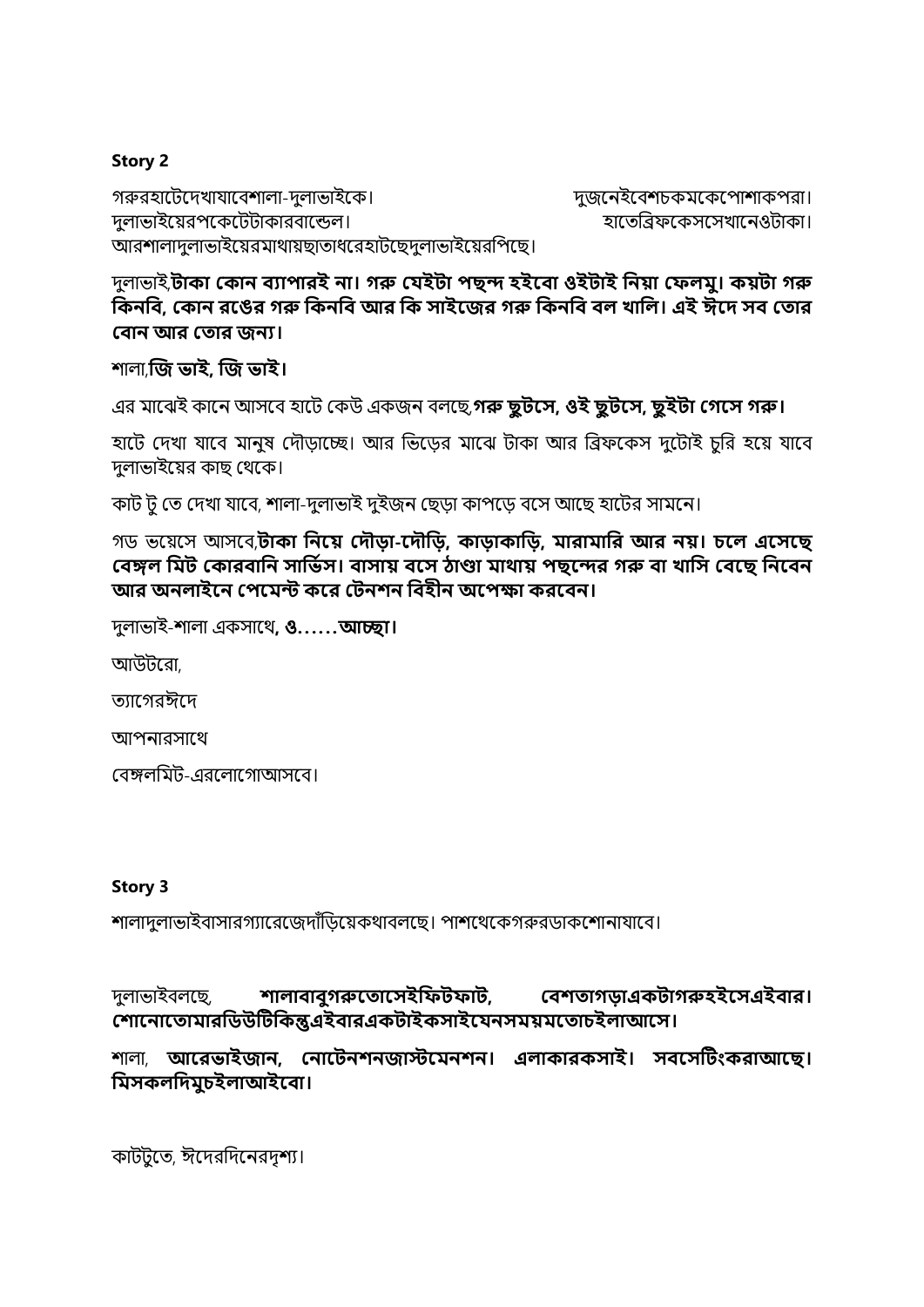# দুলাভাই, **ককতরকসাইকই?**

শালা, **আতরভাইদাাঁড়ান, এখকনকলতদই।**

ডায়ালকরতেইকলসেন্টারেচলেযাবেকল। ব্যাপক**ল সাইঘরেআপনাকেস্বাগতম। কন্সালতটেতনরজনয ১ বেসকরুন, অ্যাপতেনতমতন্টরজনয ২ বেসকরুন। কাস্টমারসাকভিসএরসাতেকোিলত ০ বেসকরুন। ধনযিাদ।**

# শালা, **ও ভাইকলতসন্টাতরকলযােতকন?**

দুলাভাই, **হইতসকাম।**

"7 hours later"

শালা দুলাভাইকে দেখা যাবে গ্যারেজে বসা। দুই জনই হতাশ। দুলা ভাই শালা কে বকা বকি করছে। **ক াবর একটা কাে নেনসলাম। ওইটা ও করব পারনল না।**

গড ভয়েয়ে আেয়ে,**এই কে. ..**

শালা দুলাভাই ক্যামেরার দিকে তাকাবে।

গড ভয়েে,**কসাই ননবয় ঝাবমলা? কসাই ক াোঁকা নেবয়বছ।**

শালা দুলাভাই হ্যাঁ সূচক মাথা নাড়াবে।

গড ভয়েে,**কটনশন নট কব্ঙ্গল নমট ননবয় এবসবছ ককারব্ানন সানভিস। আর থাকবব্ না কসাইবয়র**  ঝামেলা। না আছে হাটে যাওয়ার ঝামেলা বা বাসায় গরু আনার টেনশন। শুধু বাসায় বসে **কপবমন্ট কবর নেন আর কব্বছ ননন আপনার পছবন্দর গরু নকিংব্া খানস। কব্ঙ্গল নমট আপনার পছন্দমব া গরু নকিংব্া খানস প্রবসস কবর কপৌৌঁবছ নেবব্ আপনার ব্াসায়।**

অোক কচায়খ শালা দুলাভাই,**ওয়াও।** 

আউেটরা,

ত্যাগেরঈদে

আপনারসাথে

বেঙ্গলমিট-এরলোগােআসবে।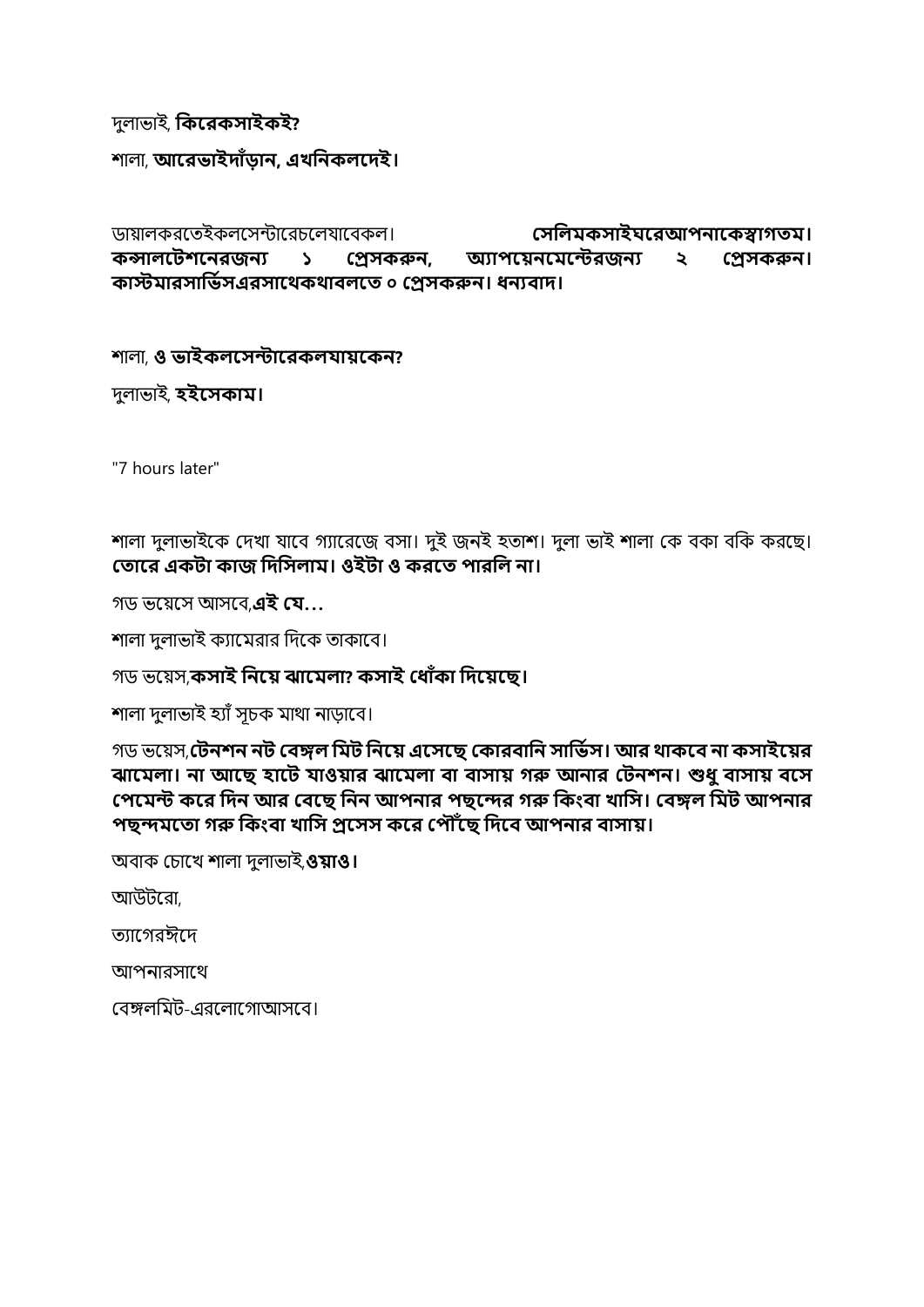# **BTI**

For BTI which is a real estate company I have only written copies for visual contents for the pitch to acquire BTI as a client.

A few examples will be illustrated below:





Mainly due to the client privacy priviliges these pictures have been cropped and only some of them can be shown as these are properties of both Analyzen Bangladesh and BTI.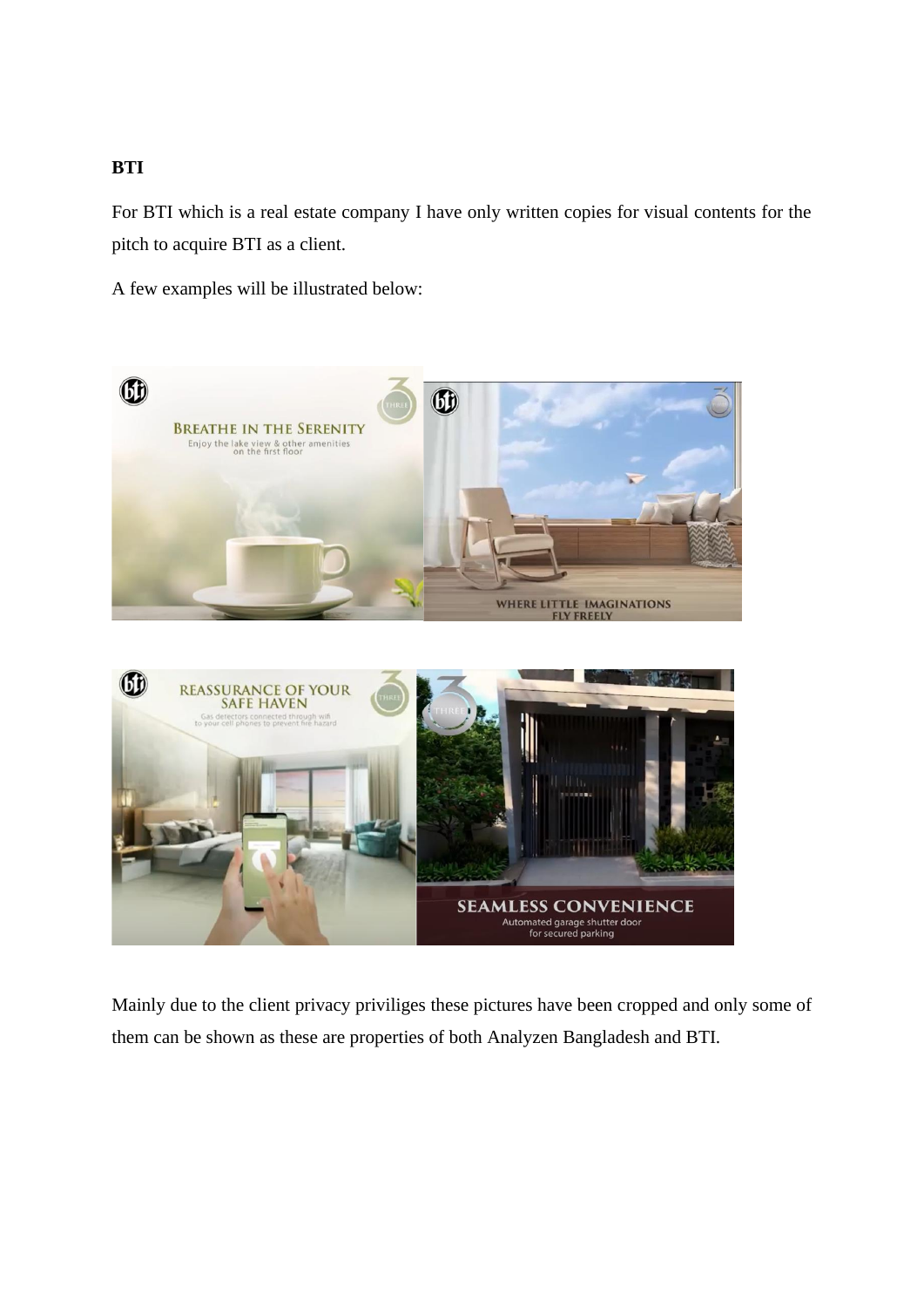### **GoGee8**

GoGee8 is an upcoming, yet to be launched online education platform, my role here was to mainly write scripts when Analyzen Bangladesh had to pitch to get GoGee8 as a client. But other than that a few translations for video had to be done and also create a script for a social expirement video had to be completed as well.

The scripts I had written for the pitch are as follows:

### **For the Promotional Videos**

Story 1

First what the audience sees is, a student aged 15-16 studying for his HSC flipping page after page of Chemistry or Math book trying to scribble notes on his desperately with a worried to the point of desperation look on his face. Starts pulling his hair, let's out a sigh

Boy 1: ধুরুকিছুইপারতেসিনা, হেল্পলাগবেরাফিরবাসায়যাই।

Then the audience can see the boy walking on a footpath and after a second or two of walking he crosses a wall full of posters and takes a few steps back to check out the posters.

Multi colored posters smeared across the wall; he sees a few posters stand out which says

"এখানে ১০ মিনিটেচ্যাপ্টার শেষকরেদেওয়াহয়"

"২ মাসেগােল্ডেন $GPA 5$ "

"রোনালদোস্যারআপনাকে ১ মাসেGPA 5 এনে দিবে"

"সাকিব স্যারের কাছে পড়ে বিশ্বের সেরা আলরাউন্ডার হওয়া যায়"

Just as Boy 1 is about to type one of the numbers he meets one of his friends Boy 2 Boy 2: কিরে, তুই এখানে কি করিস? Boy 1: আরে কিছু না দোস্ত। এইচএসসি তে ডাব্বা মারবো। হেল্প লাগবে।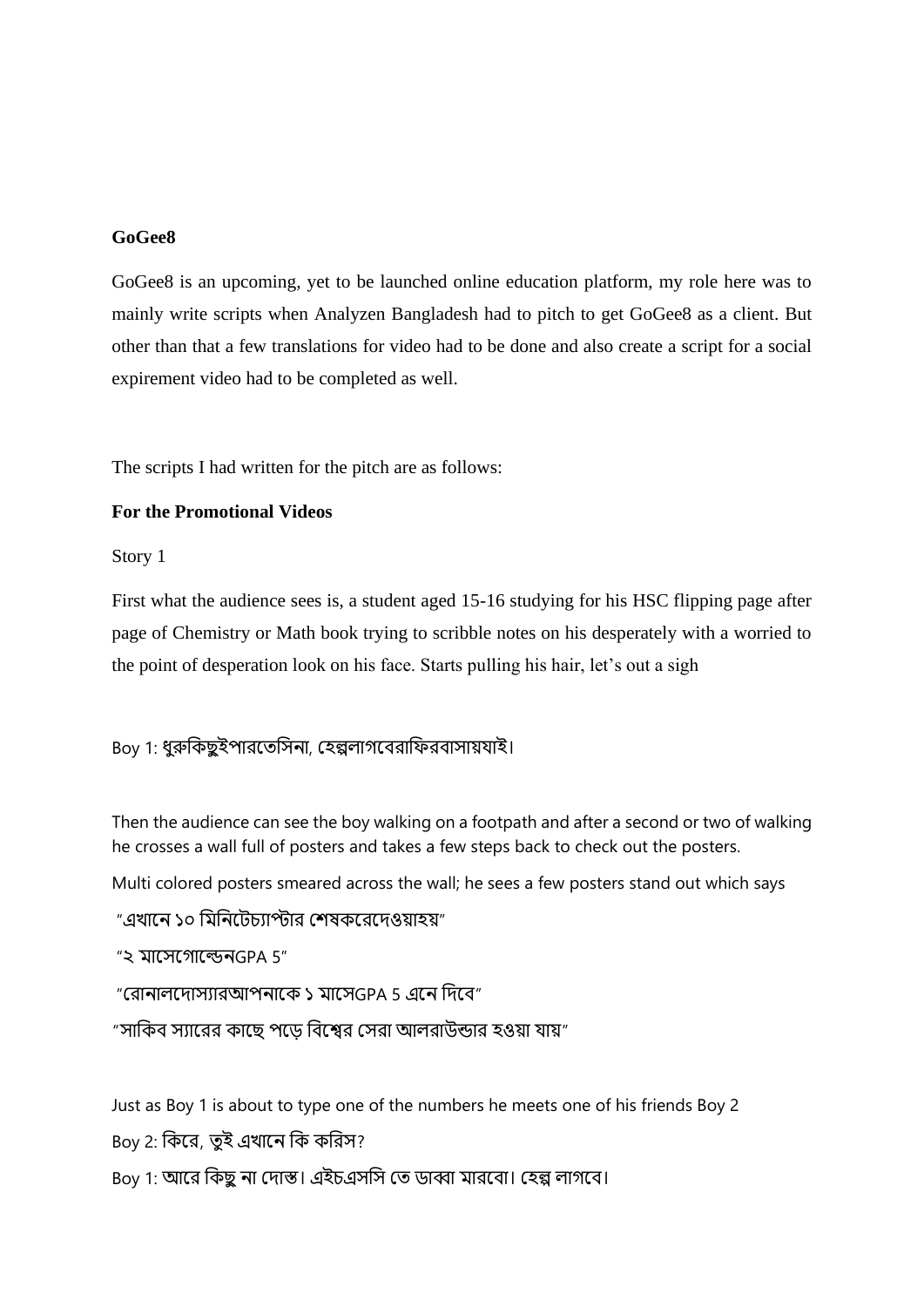Boy 2: বাসায় কি ইন্টারনেট নাই? Gogee8-এ যা। শান্তি তে ক্লাস করবি। লাইভ ক্লাসে কনফিউশন যা আছে সব ক্লিয়ার korbi.

The screen blurs away to a god voice which will then explain the USPs of GoGee8

Ending with the logo of GoGee8

Story 2

On an evening a boy aged around 12-14 years old can be seen playing video games on his phone. In a few second of screen time a doorbell rings and his uncle aged around 50-55 can be seen in the house. The uncle calls for the boy, the boy can be seen walking towards his uncle with the phone in is hands still playing games.

Boy: What's up uncle?

Uncle (with a serious yet curious expression): হুম সারাদিন তো গেমই খেলো মনে হয়। আমার ছেলে সাদমান তো সারা দিন পড়ে। ক্যামেসট্রি তে এক্সপার্ট। paro নাকি পিরিওডিক টেবিল?

Boy (with a bored expression looks up with a mischievous smile): জজ

Uncle (not impressed): হােট কযাময়ে চয়ল জায়ো?

Boy (with the same mischievous expression smile): জজ

Uncle (with a smug look): Pythagoras er ফর্মুলা পারো?

Boy (with smile): জজ

Uncle (with clear annoyance): বলছো তো সবই পারো। আসলে কি পারো?

Boy (brimming with confidence): জি আঙ্কেল সব পারি। কারণ GoGee8 -এ এখন সব শেখা যায়।

Then we see the shot of the uncle annoyed and scratching his head, as the screen blurs a God voice comes in

God Voice: এখন তো বাচ্চারা সবই পারবে। কারণ ওদের হাতের মুঠোয় আছে GoGee8।

Then the god voice goes on to explain the USPs of GoGee8

The video ends with the logo of GoGee8

# **Social Experiment Script**

**Social Experiment QuestionsVideo**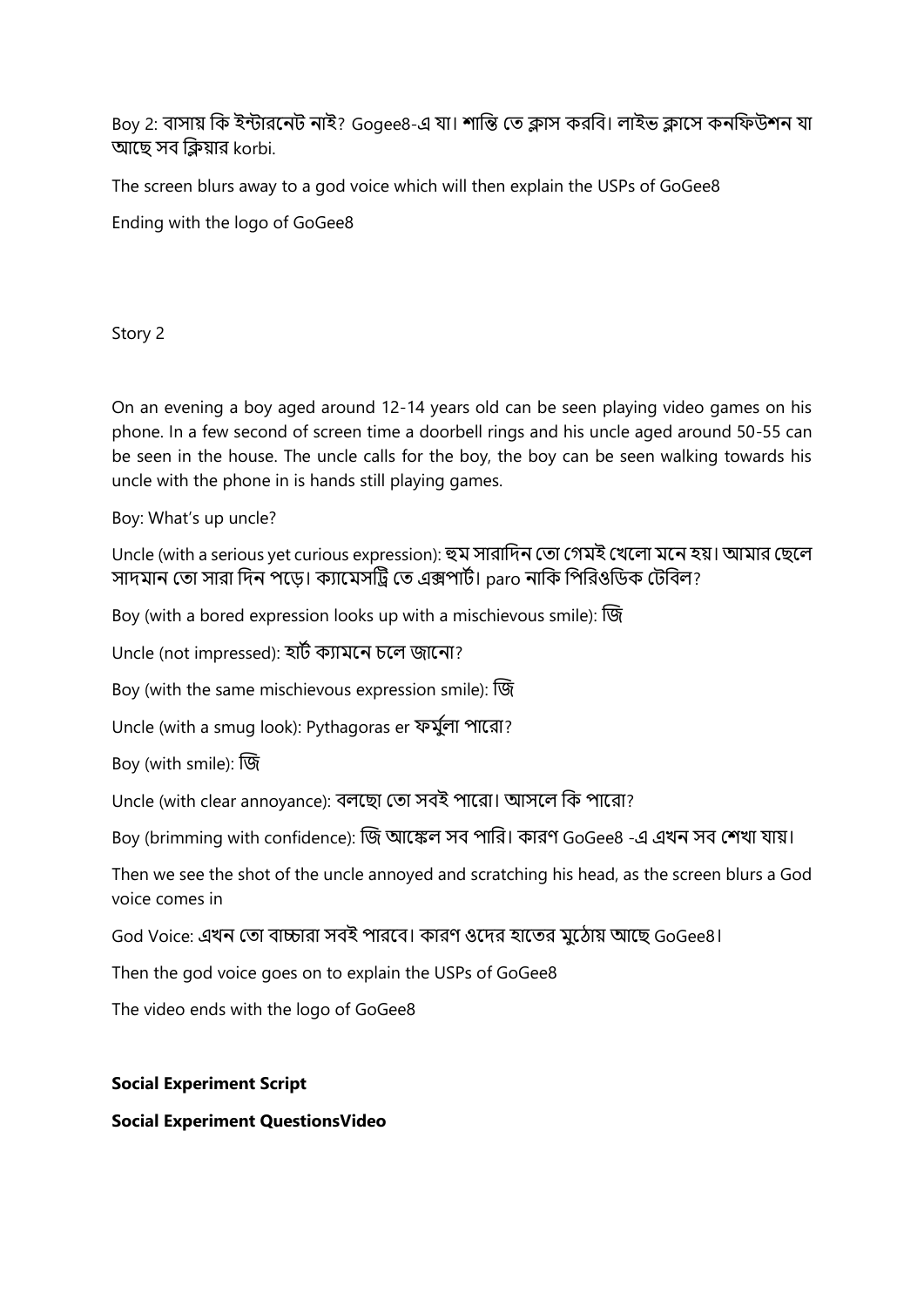In this social experiment we will have around 3-4 teachers, 3-4 parents whose children are in school and student from a wide age range. The interview will be taken separately and clips of the interview will be shown without any order (other than the answer of the question).

God Voice:

স্কুলেরগল্পকিন্তুসবারমনেথাকে। ব্যক্তি কতোযেস্মৃতি। ক্যান্ত ফুর্তিরযেনশেষনেই। সেইস্কুলজীবননিয়েআপনাদেরকাছেআমাদেরআজকেরপ্রশ্নগুলাে।

The interviewees nodding their heads in approval.

God Voice starts the question which will also be shown on the bottom of the screen on a visualized chalk board.

# **1.অ্নলাইন স্কুলনাককঅ্েলাইন? (Question to parents and students)**

Answers: Students – অফলাইন Parents – অফলাইন Parents – অফলাইন Teachers – অফলাইন Students – অনলাইন Teachers – অফলাইন

# **2. আপনারস্কুতলরসিতচতেভাতলালাগারকিষেটটকককছতলা? (Question to all)**

Answers: Students 1- ক্লাসেরফাঁকেবন্ধুদেরসাথেআড্ডা

- Teacher 1 সামনাসামনিস্টডেন্টদেরপডানোরযেত, ওদেরএক্সপ্রেশনবুঝতেপারতাম
- Teacher 2 বাচ্চাদেরভালোলাগে। একসাথেঅনেকবাচ্চাদেরসাথেমেশাথাকাযায়, ওদেরবুঝাযায়।
- Parents 1 টিচাররাসামনাসামনিবাচ্চাদেরগাইডকরতেপারতো।
- Student 2 (supposedly around class 4) টিফিনপিরিয়ড

Student 3 (HSC or SSC) – স্কুলেরযেএক্সট্রাকারিকুলারবিষয়গুলোছিল, ক্লাবিং, বিভিন্নফেস্টিভ্যাল।

# **3. বকানসািতজক্টভাতলালাতগনাএিিংতকন? (Question to students)**

- Student 1 ক্যামিস্টি
- Student 2– মোে
- Student 3 ভূয়গাল
- Student 4 ইংভলশ
- Student 5 োয়োলজজ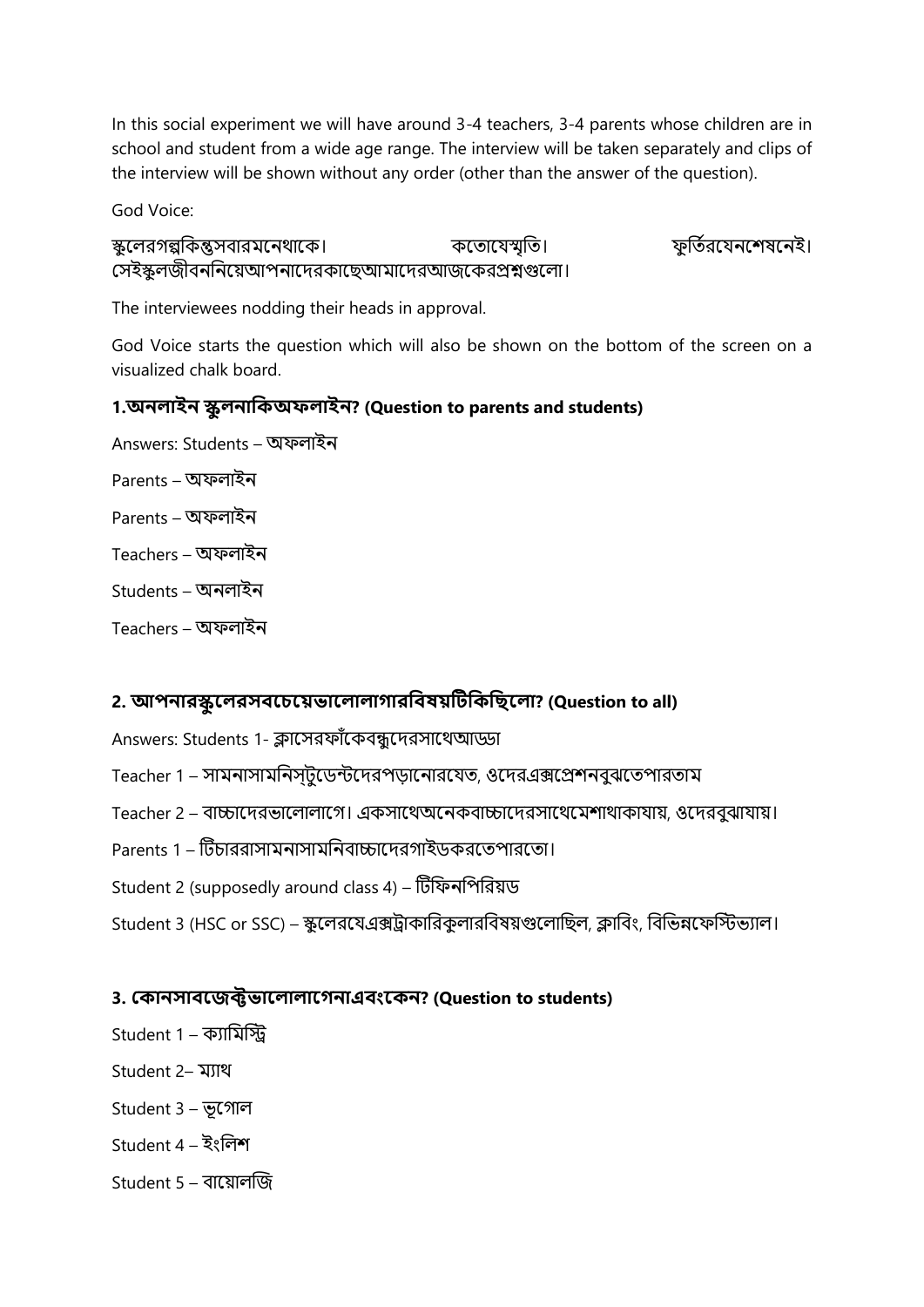# **4. স্কুতলরিাইতরতকাকচিংকত াটাতহল্পেুলিতলআপনারমতনহে? (Question to all)**

Teacher 1 – ক্লাসেঠিকভাবেমনোযোগদিলেকিন্তুবাসায়ফিরেএকটপডাশোনাকরলেইকিন্তুপডাটাকমপ্লিটহয়েযায়।

Parents 1 – বাচ্চাদেরকোচিংনাকরালেওদের সিলেবাস কমপ্লিট হয় না। আর একট প্রেশারে না থাকলে পদেে না তো।

Student 1 – ক্লাসে তো এতো মনোযোগ দেয়া যায় না। তাই কোচিং এ যাই।

Student 2 (SSC or HSC) –ক্লাসে তো অনেক টাইম লিমিটেশন থাকে। তাই কোনো একটা টপিক ক্লিয়ার করার জন্য ও কোচিং দরকার।আর কোচিং এ অনেক বেশি প্রশ্ন করার সময় পাওয়া যায়।

Parents 2 – কোচিং এর টিচাররা একট এক্সট্রা অ্যাটেনশন দেয়।

Student 3 (Class 8-9 while scratching his head) – সারাদিন তো মাঠেই কাটাই দেই। ক্লাস করার সময় নাই তো। তাই কোচিং এ যাই।

# **5. এত াতপোোকত কেক্ষক াতপোেতকনআসা? (Question for the teachers)**

Teacher 1 – শুধুমাত্রএইপেশাতেইকিন্তুআমিআমারনলেজশোয়ারকরতেপারছি, শেখাতেপারছি। আমারমাধ্যমেইঅন্যরাজানতেপারছে। এটাওএকটাকারণ।

Teacher 2 – শিক্ষকতাআমারকাছেপ্যাশনেরজায়গা।

Teacher 3 – আমারস্টুডেন্টদেরযখনদেখিকর্মক্ষেত্রেভালোঅবস্থানেআছেওইটাভেবেইভালোলাগে। দেখাযায়আমিহয়তোভুলেযাইস্টুডেন্টকেকিন্তুওরাভুলেনাআমাকে। এইপেশায়থাকারএরচেয়েবডকারণআরকি ই বাহতেপারে।

# **6. আপনারস্কুতলরতকানমজারস্মৃক ? (Question to all)**

- Parents 1 বন্ধদের সাথে আড্ডা, খেলা এই সব।
- Teacher 1 নিজে টিচার হয়ে আমি আমার টিচারদের অনেক মিস করি। কতো দুষ্টামি করতাম ক্লাসে।
- Parents 2 সবকিছই মিস করি। তখন সবকিছুই অনেক সহজ ছিলো। কোন টেনশন ছিলো না।
- Student 1 (HSC Student) ক্লাস ফাঁকি দিয়ে খেলতে যাওয়া।
- Student 2 (HSC Student) ক্লাস ফাঁকি দিয়ে ক্লাব রুমে আড়্য়।
- Student 3 (HSC Student) ছোট বেলায় পড়া অনেক ইজি ছিল।

Then they get introduced to GoGee8 as the god voice explains what it is and it's USPs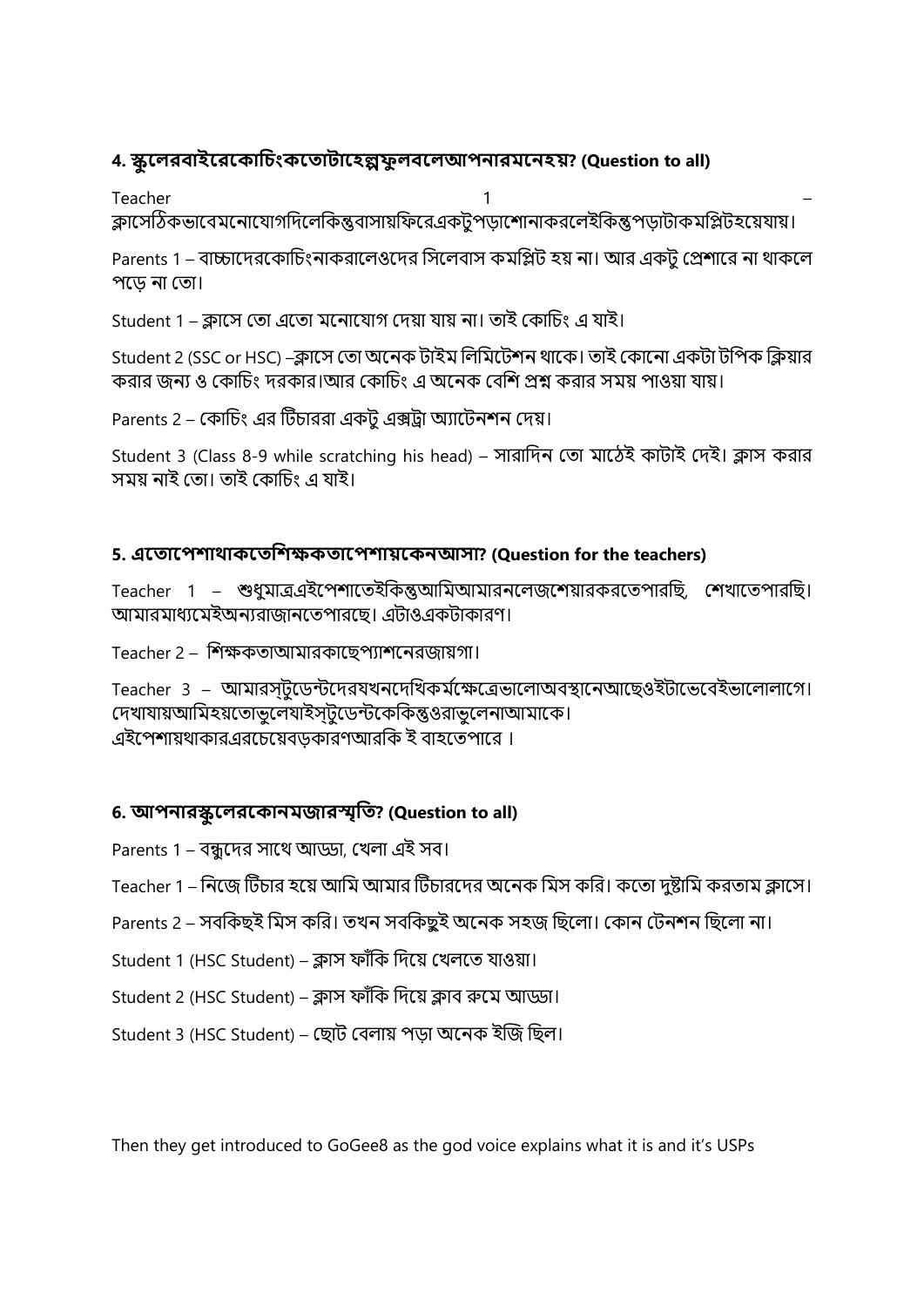| শেখায়আনন্দথাকলে,                          | শিখতেওআনন্দলাগে। |         | সুলভখরচেক্লাস৪-১২        |
|--------------------------------------------|------------------|---------|--------------------------|
| পর্যন্তসিলেবাসভিত্তিকভিডিওলেকচার,          |                  |         | প্রশ্মোত্তরসেশন,         |
| রেগুলারটাস্কআরঅভিভাবকদেরমনিটরিংসুবিধানিয়ে |                  | GoGee8! | আমাদেরসাথেশেখারখুশিচলুক, |
| চলতেইথাকুক।                                |                  |         |                          |

We see a multi screened shot where all the interviewees look very impressed about it and show their willingness to try it. The video ends with GoGee8's logo as the screen from before starts to blur

# **Horlicks**

For Horlicks my roles and involvement in this brand has been minor since only a few translations were completed for cooking shows where Horlicks was promoted, tasked to write subtitles for a Horlicks video as well and a few copies were crafted as well.

The translated scripts for the Horlicks promotional cooking shows are as follows:

# **Mukti's Cooking World:**

# Recipe Name: Horlicks Custard

| <b>Video</b>                                      | <b>Audio</b>                                 |
|---------------------------------------------------|----------------------------------------------|
| First scene, Mutkiapu, from Mutki's Cooking       | Hello viewers. Hoping<br>Voice:<br>that      |
| World gives her usual introduction to start the   | everyone is fine. Today I will be cooking a  |
| video. After that according to the regular video  | children's favorite which is custard. But    |
| programming a nice preview of the custard will    | this custard is special, because I am adding |
| be shown.                                         | the formula for a child's growth here. So,   |
|                                                   | let's go and see how this custard is made.   |
| Cut to, the ingredients for making custard:       | Voice: To make the custard we need 2 cups    |
| condensed milk, custard powder and with           | of condensed milk, 3 tablespoons of          |
| multiple diced fruits we see a jar of Horlicks as | Custard powder, fruits according to your     |
| well. Mukti apu picks up the jar and from there   | favorites and Horlicks! This has calcium,    |
| measures out the required amount Horlicks         | iron, Vitamin C and 23 other necessary       |
| powder and separates them in a bowl for the       | nutrients                                    |
| custard.                                          |                                              |
| Cut to, lights up the stove. She mixes the        | Voice: Most of the times kids will fuss      |
| custard powder well with the milk in a bowl and   | over food, this makes them leave out         |
| goes on to cook the custard in low heat.          | necessary nutrients. Since kids love         |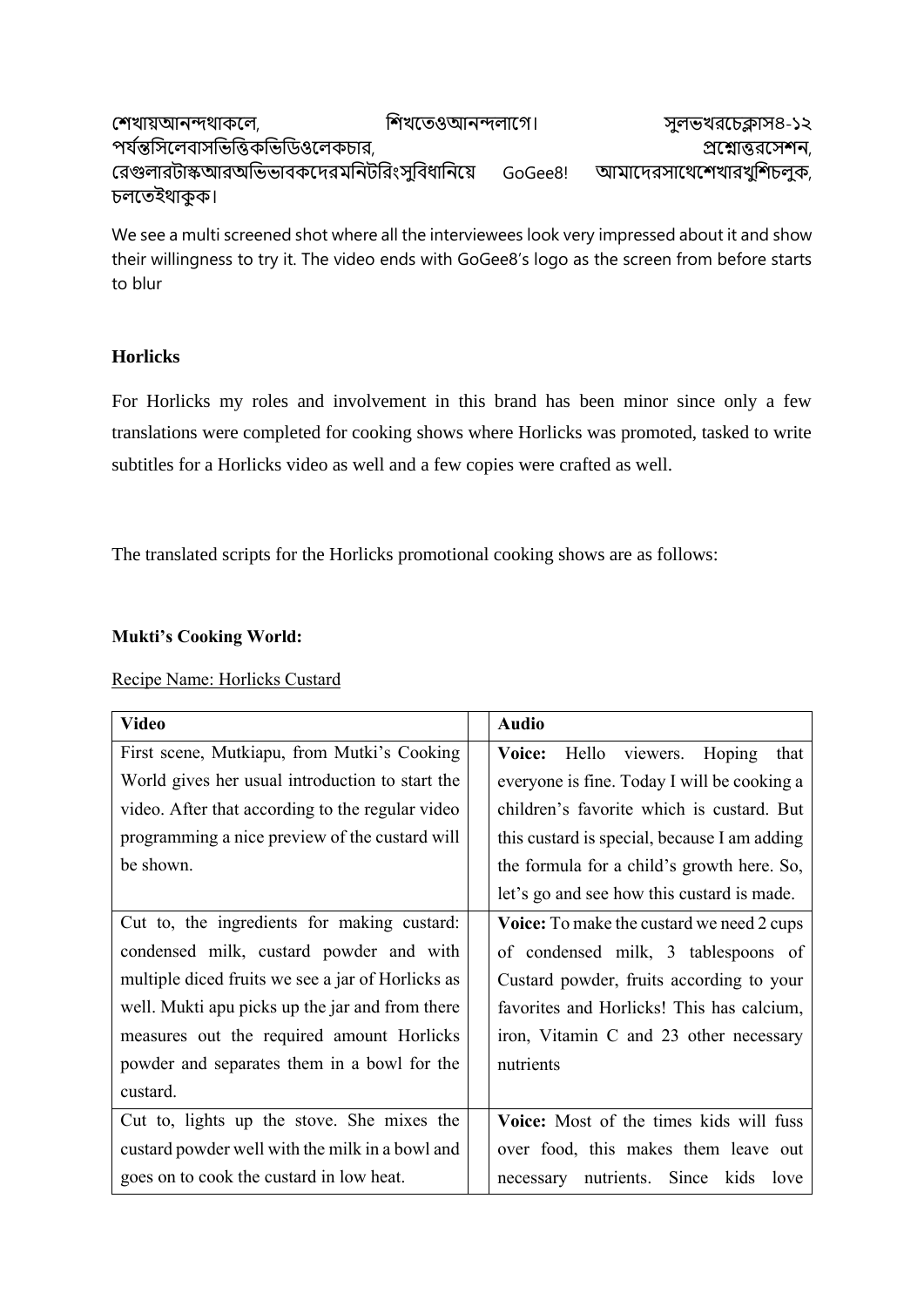|                                                                                                                                                                                                         | desserts, that's why I will be specially<br>making custard with Horlicks! Because in<br>every 2 mugs of Horlicks there are 1 and a<br>half glass of milk worth calcium, 3 bowls<br>of spinach worth iron and 1 orange worth<br>of Vitamin C! |
|---------------------------------------------------------------------------------------------------------------------------------------------------------------------------------------------------------|----------------------------------------------------------------------------------------------------------------------------------------------------------------------------------------------------------------------------------------------|
| Cut to. When there will be a bit of smoke, that<br>is when she starts to add the Horlicks powder to<br>the mixture and continues to stir and cook.                                                      | Voice: Like this, till the mixture is dense<br>we have to keep stirring the custard in low<br>heat. After this take it down, leave it to cool<br>and add some fruits. There you go! Tasty<br>Horlicks Custard.                               |
| Cut to, she takes off the custard once it turns<br>dense. She explains the cooling of the custard<br>to room temperature part with a cup. Then goes<br>on to decorate the custard with the diced fruit. | Voice: Because of adding Horlicks, the<br>smell of the custard has become<br>SO <sub>2</sub><br>tempting                                                                                                                                     |
| Cut to, a final and nice view of the custard will<br>be shown.                                                                                                                                          | Voice: So, viewers, follow this recipe or<br>make your own recipe with Horlicks and<br>share the photos of the food and recipe<br>with me.                                                                                                   |

# **Ezze Recipe:**

# Recipe Name: Eggless Easy Pudding

| <b>Video</b>                                      | <b>Audio</b>                                      |
|---------------------------------------------------|---------------------------------------------------|
| We start the Ezze recipe video with the           | Voice: Hello viewers, today I'll make such        |
| appropriate introduction. Then according to the   | a pudding which doesn't need eggs amd is          |
| regular videos, we show a nice preview of the     | very easy to make! Pudding is a favorite          |
| pudding.                                          | for everyone, especially kids love this.          |
|                                                   | That's why I will be adding the formula of        |
|                                                   | growth for kids.                                  |
| Cut to, after showing all of the ingredients like | <b>Voice:</b> So, to make this pudding we will be |
| corn flour, milk, sugar and butter at one point   | needing 700 ml of milk. 4 tablespoons of          |
| we will show a jar of Horlicks. Apu will take     | corn flour, sugar up to your measurement.         |
| the jar and will take Horlicks for the pudding in | 2 tablespoons of butter and 6 tablespoons         |
| a bowl.                                           | of Horlicks powder because Horlicks has           |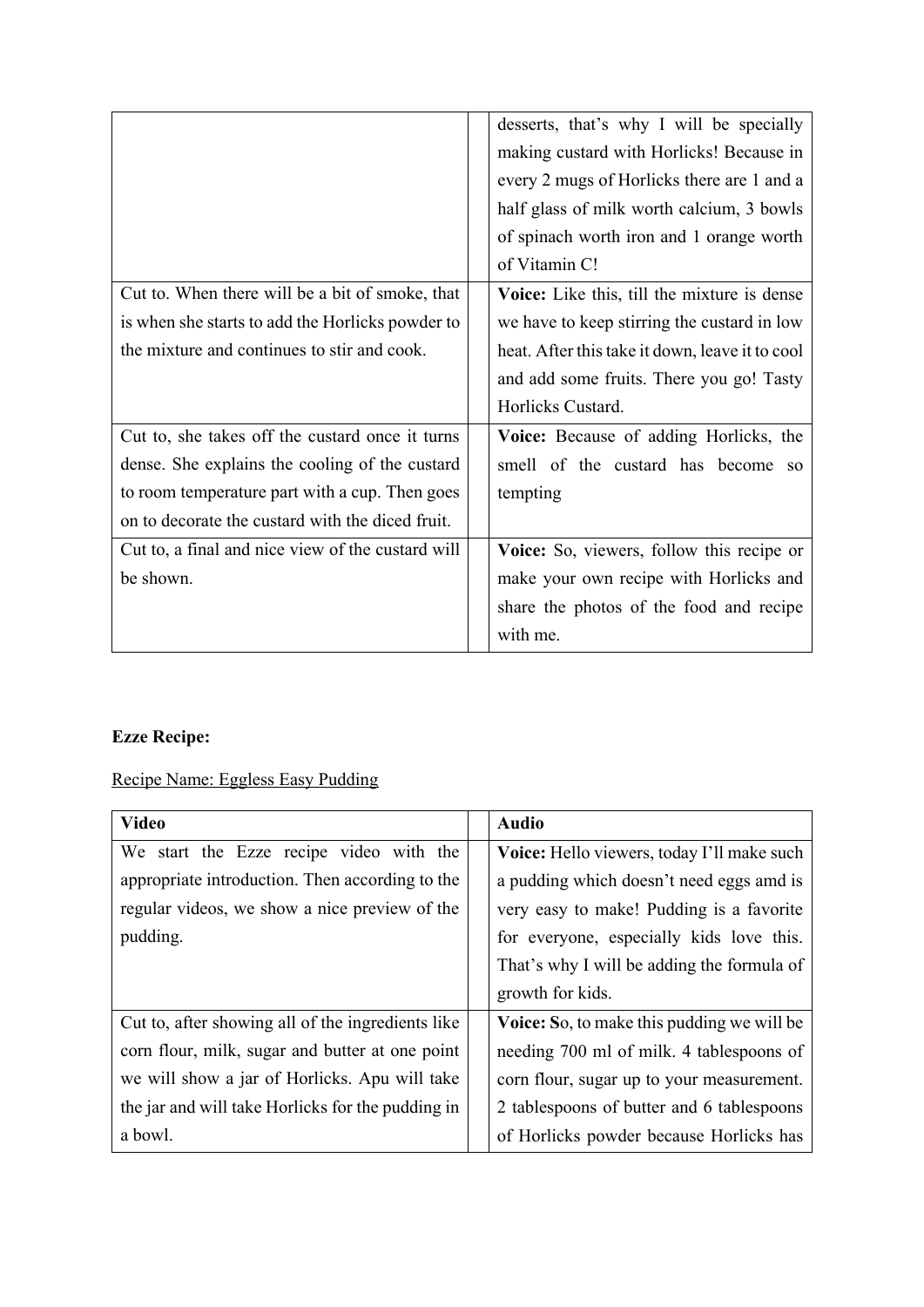|                                                     | calcium, iron, Vitamin C and 23 necessary     |
|-----------------------------------------------------|-----------------------------------------------|
|                                                     | nutrients.                                    |
| Cut to, she will take milk in a pot and will mix    | Voice: Kids usually make a fuss about         |
| corn flour, Horlicks and sugar according to         | eating, this is why they miss out on a lot of |
| measurement. Then she will mix then well and        | nutrition. Funny thing is, when they get      |
| put it on the lit stove.                            | pudding, they never say no and it brings      |
|                                                     | out a smile in them. This why today's         |
|                                                     | pudding will feature Horlicks! Because in     |
|                                                     | every 2 mugs of Horlicks there are 1 and a    |
|                                                     | half glass of milk worth calcium, 3 bowls     |
|                                                     | of spinach worth iron and 1 orange worth      |
|                                                     | of Vitamin C!                                 |
| Cut to, after the mixture has become dense,         | Voice: Add butter to this once it has         |
| butter will be added and after a good mixing the    | become dense.                                 |
| mixture will be poured into a serving dish.         |                                               |
| Cut to, in a 2 tablespoons of corn flour will be    | Voice: Now we will make and add another       |
| mixed with milk. On another cooking pot after       | layer.                                        |
| turning sugar to caramel, the milk and corn         |                                               |
| flour mixture will be poured and will be            |                                               |
| cooked.                                             |                                               |
|                                                     |                                               |
|                                                     |                                               |
| Cut to, on the serving dish the first layer will be | Voice: Just look at this beautiful layer! The |
| made of the second cooked mixture and nuts          | taste of the pudding is much better now.      |
| will be used as garnish.                            | It's also nutritious for the kids as well     |
| Cut to, the garnished pudding will be served on     | Voice: So, viewers, follow this recipe or     |
| a plate and a nice preview will be shown.           | make your own recipe with Horlicks and        |
|                                                     | share the photos of the food and recipe       |
|                                                     | with me.                                      |

# **RumanarRannabanna:**

Recipe Name: Horlicks Kulfi

| <b>Video</b> | $\sim$<br>Audio |
|--------------|-----------------|
|              |                 |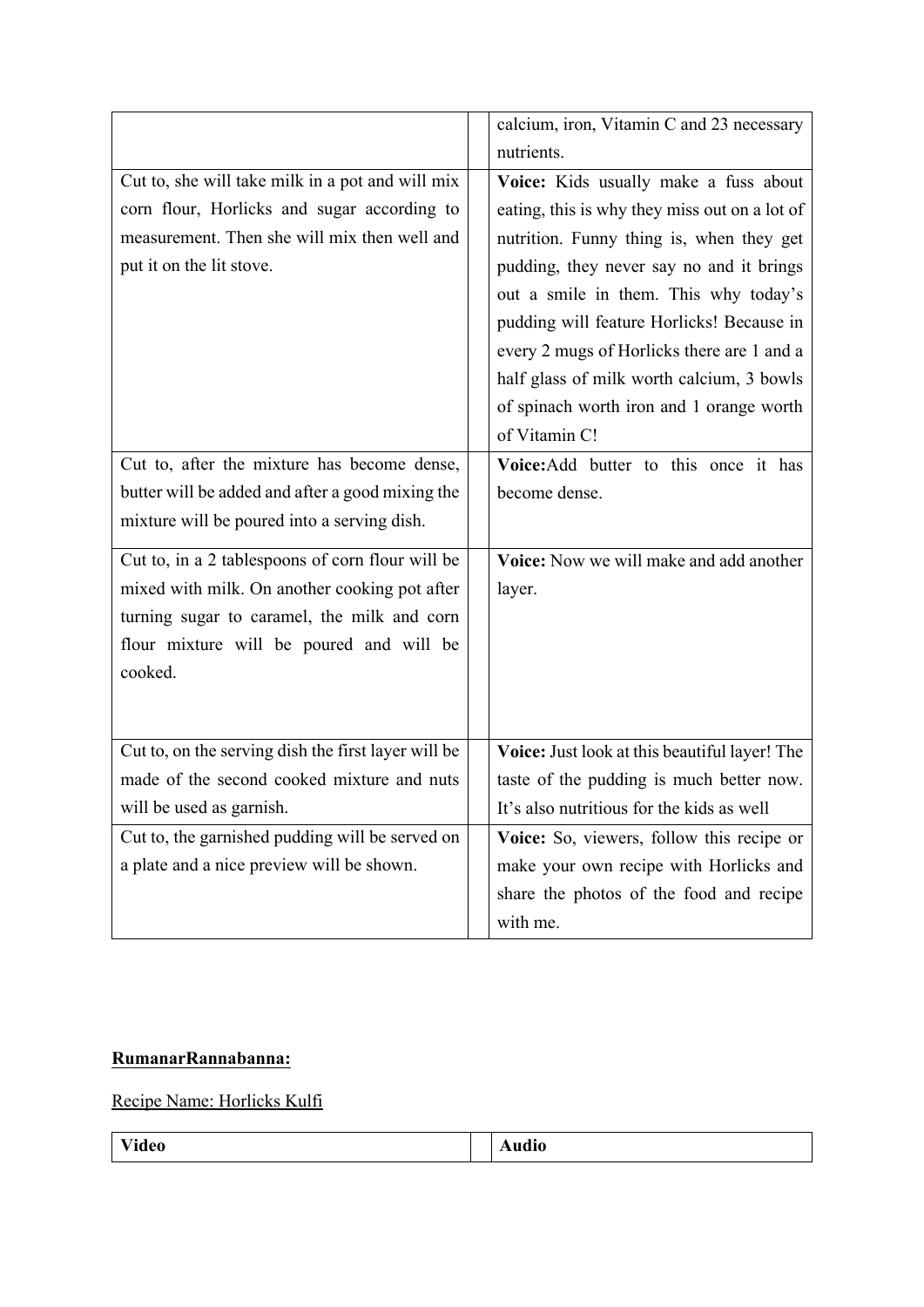| First scene, On Rumana's Rannabanna channel        | Voice: Hello viewers, today I will make             |
|----------------------------------------------------|-----------------------------------------------------|
| Rumanaapu gives her usual introduction to start    | such an item, it is loved by kids and grown         |
| the video. After that according to the regular     | ups alike. The item is Kulfi! Because it's          |
| video programming a nice preview of the kulfi      | ice cream it ranks high up in the kid's             |
| will be shown.                                     | liking. That is exactly why I will be adding        |
|                                                    | the formula of growth for kids.                     |
| Cut to, the ingredients for the kulfi will be      | Voice: To make the kulfi we need a liter            |
| shown – milk, sugar, different kind of nuts and    | of milk, $\frac{1}{2}$ a cup of sugar, nuts to your |
| at one point we will see a jar of Horlicks.        | liking and today's special ingredient;              |
| Rumanaapu will pick up the jar and look at the     | Horlicks, because this has calcium, iron            |
| jar. After that she will open the jar, show it to  | and 23 necessary nutrients.                         |
| the audience and place it back on the table.       |                                                     |
|                                                    |                                                     |
| Cut to, in a cup of milk she will mix Horlicks     | Voice: Voice: Kids usually make a fuss              |
| powder and place it on the side. In another pot    | about eating, this is why they miss out on          |
| she will take 3 cups of milk and will place it on  | a lot of nutrition. But when they see the           |
| the lit stove, add sugar and continuously stir the | kulfi ice cream they will go for it. That's         |
| mixture.                                           | why I put Horlicks into the kulfi because           |
|                                                    | in every 2 mugs of Horlicks there are 1 and         |
|                                                    | a half glass of milk worth calcium, 3 bowls         |
|                                                    | of spinach worth iron and 1 orange worth            |
|                                                    | of Vitamin C!                                       |
|                                                    |                                                     |
|                                                    |                                                     |
| Cut to, After the milk mixture has reduced, she    | Voice: The milk needs to be reduced on              |
| will add a premade milk and Horlicks mixture       | the heat.                                           |
| to it and continue to cook. After adding nuts to   |                                                     |
| it, and the mixture has become dense she will      |                                                     |
| take it off the heat.                              |                                                     |
| Cut to, the mixture will be poured into small      | Voice: Decorate according to your wish.             |
| containers and placed into a freezer.              |                                                     |
| Cut to, after bringing the kulfi's out of the      | Voice: After adding Horlicks the kulfi has          |
| freezer and spread some Horlicks powder and        | a very tempting smell! With the added               |
| thinly sliced nuts.                                | nutrition it has become even better.                |
| Cut to, a nice preview of the garnished kulfi's    | Voice: So, viewers, follow this recipe or           |
| will be shown on a serving plate.                  | make your own recipe with Horlicks and              |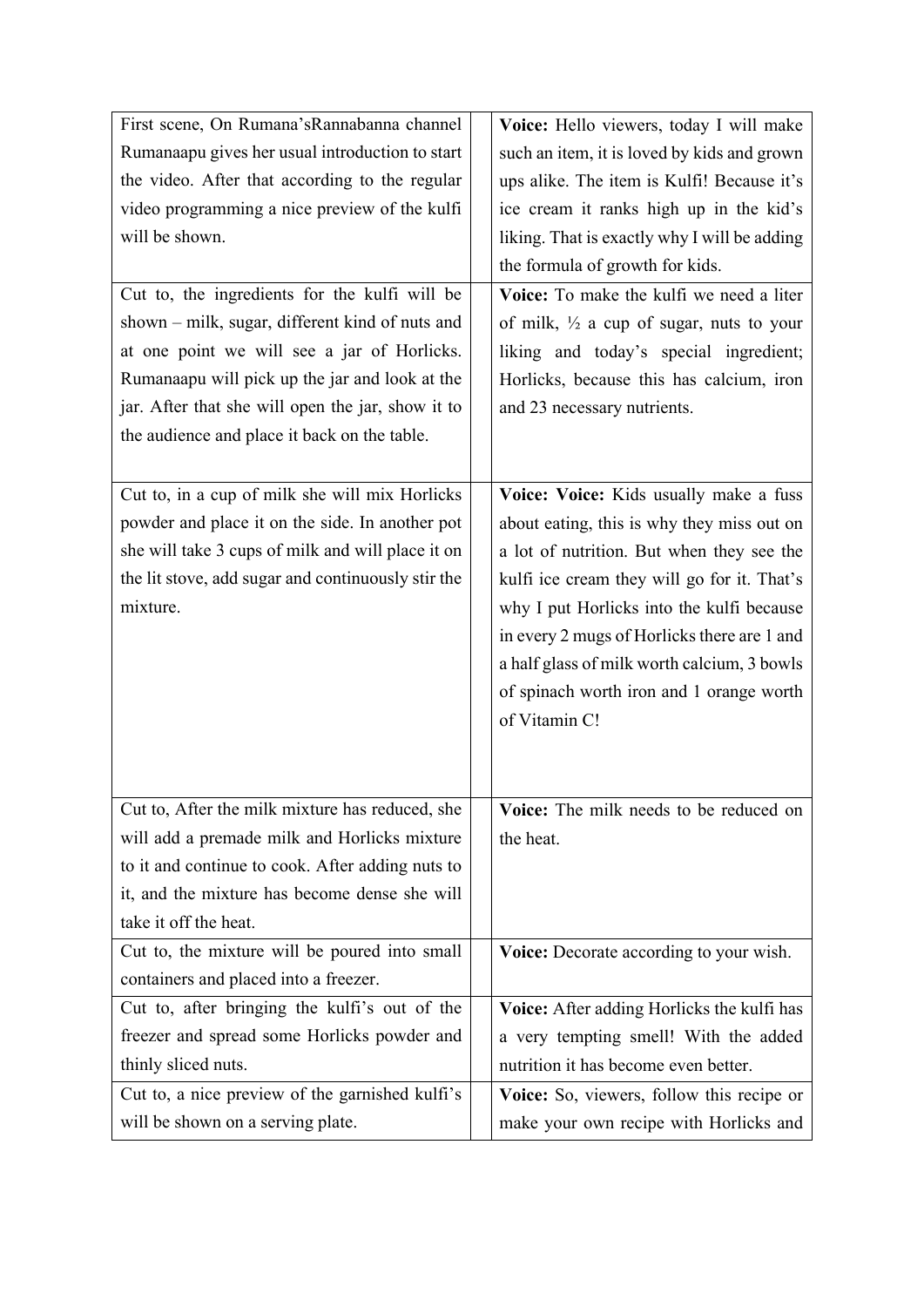|  | share the photos of the food and recipe |
|--|-----------------------------------------|
|  | with me.                                |

The details of the subtitle video and the script of the subtitles cannot be disclosed due to property rights owned by the Horlicks brand.

# **HSBC**

For HSBC Bangladesh this brand was a huge learning experience as this is possibly one the most demanding brands with very little room for mistakes. My role in this brand was to create scripts for video, translations, creation of copies, ideations and crafting tag lines for different campaigns. Being a part of the HSBC Calendar App and being able to produce content for it created a wide range of experience just from this brand and client alone.

The Branch Relocation Script

| <b>Video</b>                                                                                                                                     | <b>Audio</b>                                                                                                                       |
|--------------------------------------------------------------------------------------------------------------------------------------------------|------------------------------------------------------------------------------------------------------------------------------------|
| Scene: A satellite image of Dhaka will be shown (top<br>shot). Within a few seconds of hovering a high-speed<br>zoom in transition will be made. | Ambient music as background.                                                                                                       |
| Cut to: A street view of Gulshan Avenue, where a HSBC<br>Hexagon will pop up at one point. The camera fixates on<br>the HSBC Hexagon.            | Ambient music as background.                                                                                                       |
| Cut to: After another high-speed zoom transition (on the<br>direction of the HSBC hexagon).                                                      | Ambient music as background.                                                                                                       |
| <b>Cut to:</b> A shot of the entrance of the decorated HSBC Sky<br>Branch.                                                                       | Ambient music as background.                                                                                                       |
| As the shot of the entrance zooms in, we make a fade<br>transition to Sky Branch's branch manager speaking<br>about the Sky Branch.              | Ambient music as background.                                                                                                       |
| Cut to: The branch manager of the HSBC Bangladesh Sky<br>Branch speaks about the Sky Branch itself.                                              | Ambient music set very low volume on the<br>background.                                                                            |
|                                                                                                                                                  | HSBC Head (Dialogue): We are delighted to<br>announce that the HSBC Sky Branch is now<br>open. The HSBC family is very excited for |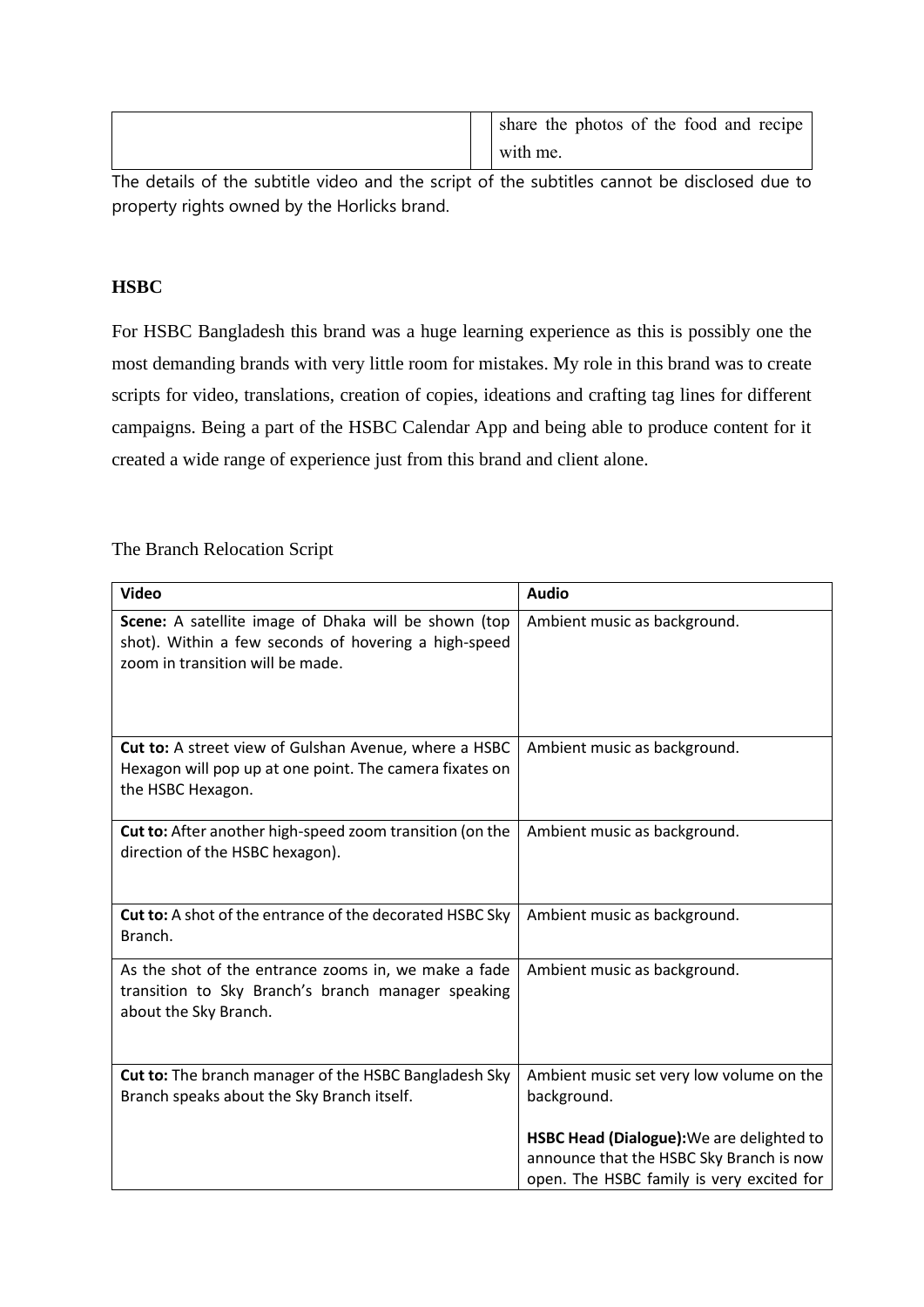|                                                                                                  | the Sky Branch as it gives all of us a broader<br>horizon to spread our wings and take on<br>greater and challenging goals. |
|--------------------------------------------------------------------------------------------------|-----------------------------------------------------------------------------------------------------------------------------|
| As the shot fades away the super along with the HSBC<br>hexagon will be displayed on the screen. | Ambient music as background                                                                                                 |
| <b>Super:</b> For those who believe sky is the limit. / Broaden<br>the horizon and beyond.       |                                                                                                                             |
| HSBC Sky Branch,<br>Opening soon at Gulshan Avenue                                               |                                                                                                                             |

# **Staff Recognition Copies and EDM and Taglines**

Dear Colleagues,

We are glad to inform you, we are officially launching the distribution of Service Anniversary Medal under At our Best (AOB) Service Recognition Program. This program will celebrate the service anniversary milestone of colleagues who have completed five, ten, fifteen, twenty and twenty-five Years of Service at HSBC Bangladesh.

Under this AOB Service Recognition Program, staffs will receive a Medal from HSBC. Along with the Medal, recognized staffs will also receive a Facebook profile frame and digital poster which our staffs can take the pride in sharing in their Social Media Profiles. However, recognized staffs must be mindful of our Social Media Policy for Employees (attached) when sharing on their Professional & Social Media Platforms.

A separate email on distribution guideline will be sent out to respective staffs. *Staff with anniversary date from October 2019, will be eligible under At our Best (AOB) Service Recognition Program*.

Heartiest congratulations to all our colleagues, who are being recognised for their outstanding achievement. Wishing our colleagues all the best!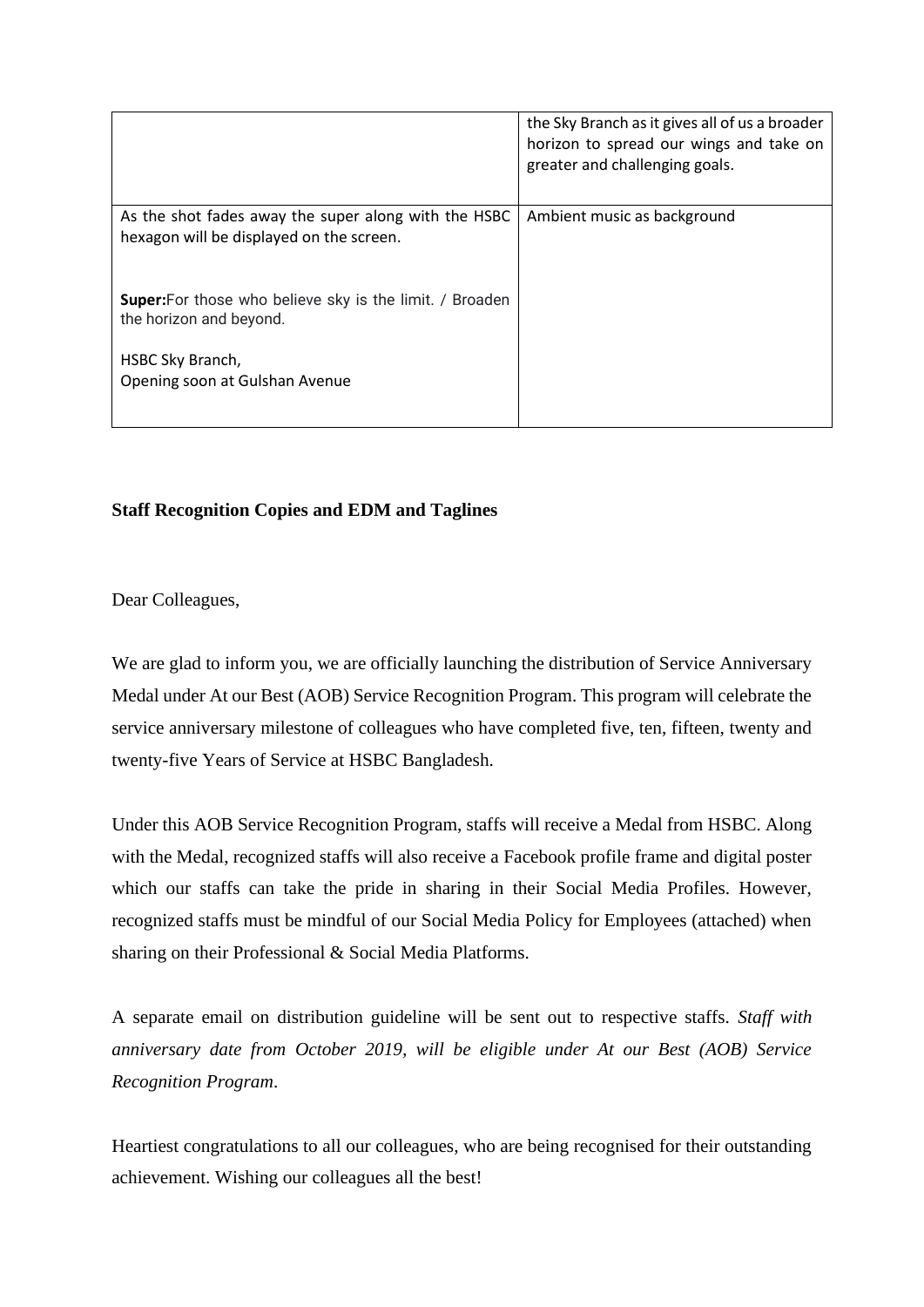Heading: **#BeRecognized** for the contribution you make to HSBC

Sub Heading: We are awarding our colleagues for reaching their five, ten, fifteen, twenty and twenty-five Years of Service at HSBC Bangladesh.

- AOB Service Recognition Program, staffs will receive a Medal from HSBC
- Recognized staff will also receive a Facebook profile frame
- Recognized staff will also receive a digital poster

### **Branch relocation EDM and Copies**

**Client: HSBC**

**Branch Relocation EDM/ E-Flyer copy**

**Heading:That** creating new opportunities **Feeling.**

**Sub-Heading:** HSBC is delighted to announce the opening of the Sky Branch in Gulshan-1

EDM:

**Heading: That** broadening the horizon of bigger opportunities **feeling**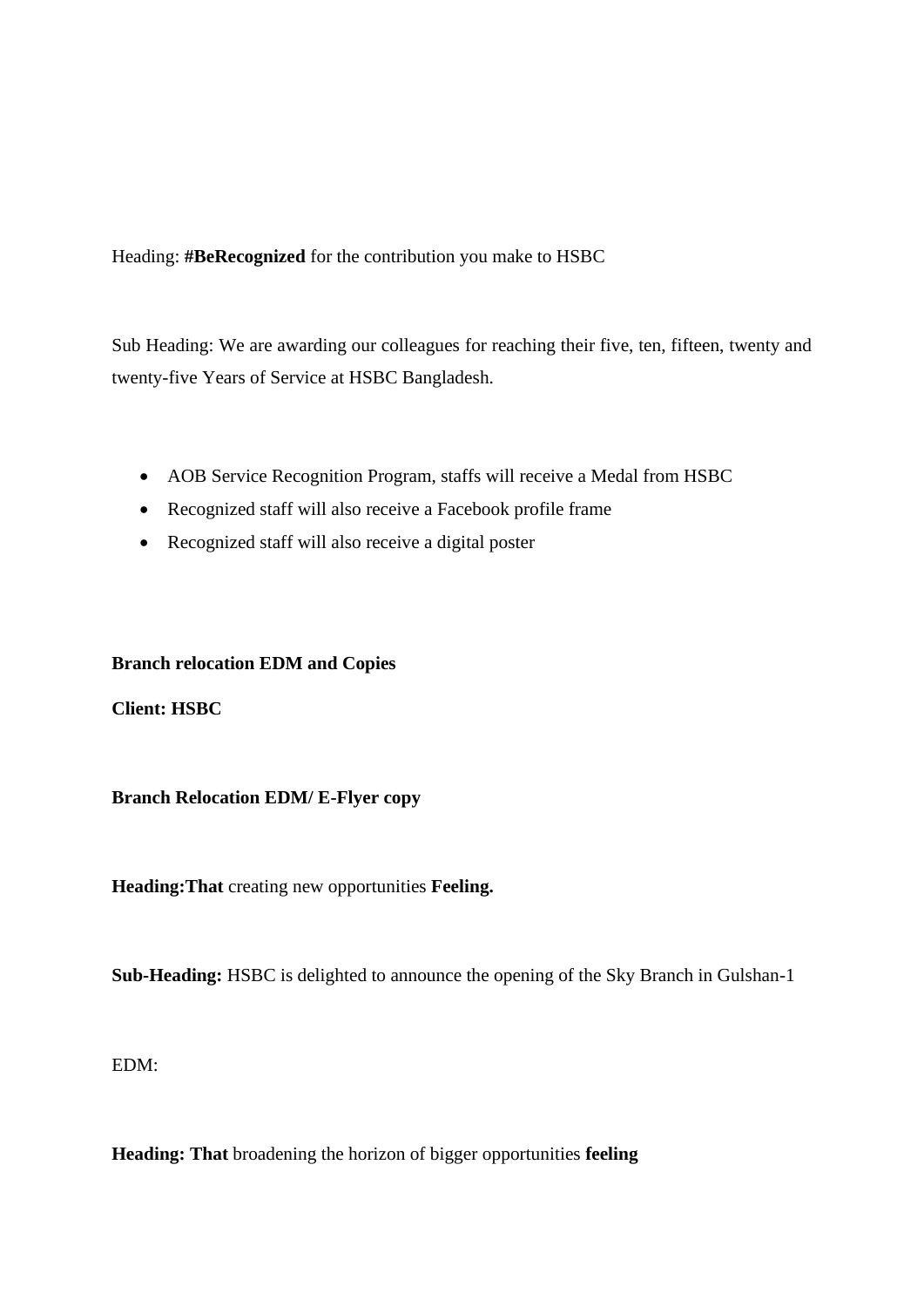**Sub-Heading:** HSBC is delighted to announce the opening of the Sky Branch in Gulshan-1

### **Puja Copies**

### **Main Communication Line**

### **Heading:**

Celebrate this festive season with your HSBC VISA Debit Card

### **Sub Heading:**

Enjoy an array of offers on grocery, shopping, food delivery and dining.

# **Divisions of the Comm Line:**

# **Food Delivery and Dining:**

Heading: This festive season, indulge only on the very best.

Sub Heading: Enjoy special offers on food delivery, dining & takeaway this festive/joyous season with your HSBC VISA Debit Card.

### **Shopping**

Heading: Dress yourself and your loved ones with only the best and the most colourful.

Sub Heading: Enjoy amazing offers on shopping this festive season with your HSBC VISA Debit Card.

# **Grocery**

Heading: Make every feast a celebratory one.

Sub Heading: Enjoy special offers on groceries this festive with your HSBC VISA Debit Card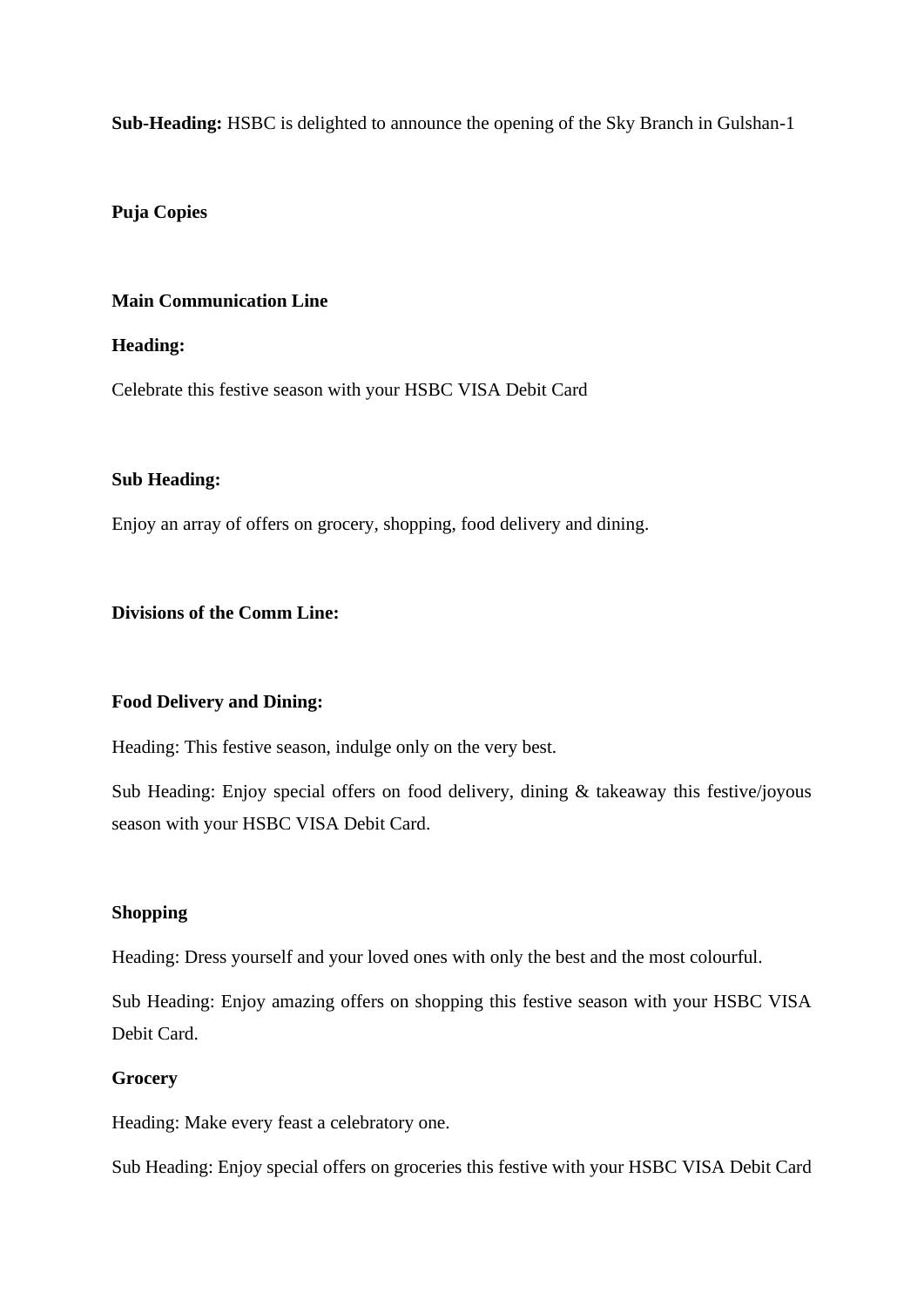#### **Commward Award Video Voice Overs**

In the case of the Commward award video voice overs, Analyzen Bangladesh made proper use of my skills as a Radio Jockey and used my voice to narrate their scripts for the video, project and campaign submission for the annual AdComm Awards. The submissions they made were for IPDC, the H for Handwashing global Lifebuoy campaing and for ACI Pure.

#### **Penthouse Livings Bangladesh**

This organization is for interior home décor who specializes on selling imported furnitures from foreign popular brands and also imports kitchen equipments as well. My role as a copy writer here was to create create copies and captions for the visual contents for the social media pages for this organization. The tasks can be found using the links for Penthouse Livings on the reference. My roles for this brand started from September  $23<sup>rd</sup>$  till as of now.

#### **Perfetti**

For this brand the involvement was high but the work required was very low as Alpenliebe, Mentos and Air Action were the only brands that had to be handled. The tasks that was basically required here were creating ideas for posts, engagement contents, craft captions and copies for the visual contents. Mainly there were no specefic campaign from this brand but monthly generated contents which was specified by the clients

### **Pizza Hut**

Pizza Hut was one of the more flexible clients I have had to deal with, they were usually open to ideas as they celebrated many occasions. I had the opportunity to supervise a commericial shoot of their conducted by Analyzen Bangladesh. This was the Pizza Hut Super Limo shooting which consisted of vloggers and streamers like Rafayet Rakib, Rakin Absar and Karina Kaiser. Many of the ideas created by me for many offers put up by Pizza Hut. Multiple copies were made along with captions. Scripts and stories were written along with captions of consumer generated contents. My works with Pizza Hut can be seen from July till present time if the link for Pizza Hut is followed from the reference section.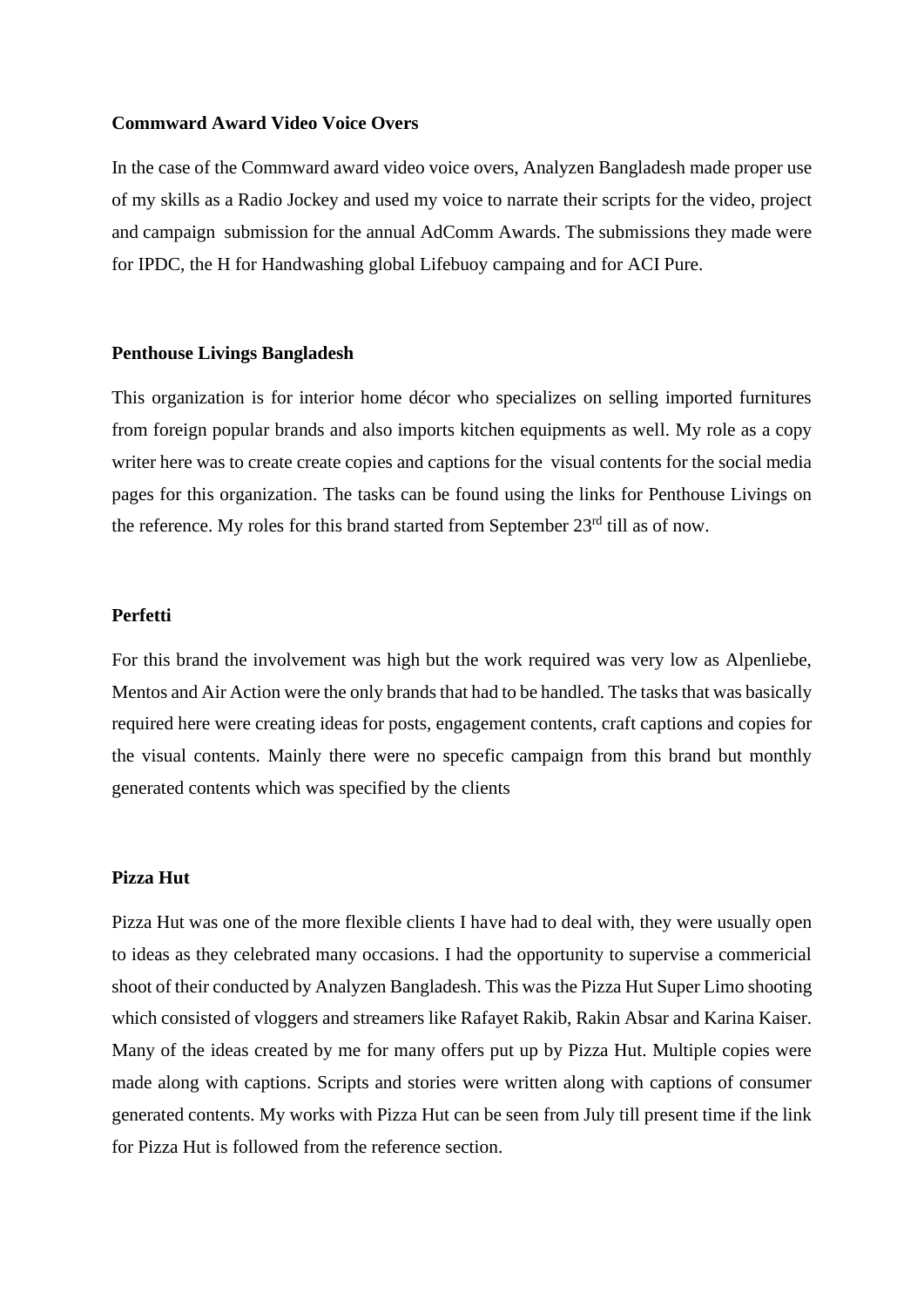### **KFC**

KFC is also one of the rare and more flexible clients to deal with. As they are open to ideas and also come from the same mother company as Pizza Hut they share a lot of similar and observable traits. For KFC mailny ideations for new menu items and offers were created along with captions for consumer generated contents with general post captions and copies were created. But most of my work for KFC can be seen from July till present time if the link for KFC is followed from the reference section.

#### **Bangladesh Technosity Limited**

This company is basically the IT park which is being completed by the government. BTL is not that much active on social media so their work is limited to just their unique selling proposition which is basically their features getting promoted. Usually static and dynamic contents (meaning pictures and videos) and creating their captions and contents for them along with the ideations using their unique features.

### **Taaga**

Even though Taaga is a part of Aarong, they usually don't send creative work on the way of Analyzen Bangladesh. But a few articles were written for Taaga Man, as well as captions for their carousel posts and articles for one of their design lines as well.

Due to Taaga not being a direct client for Analyzen Bangladesh I do not have the liberty of disclosing any of their information.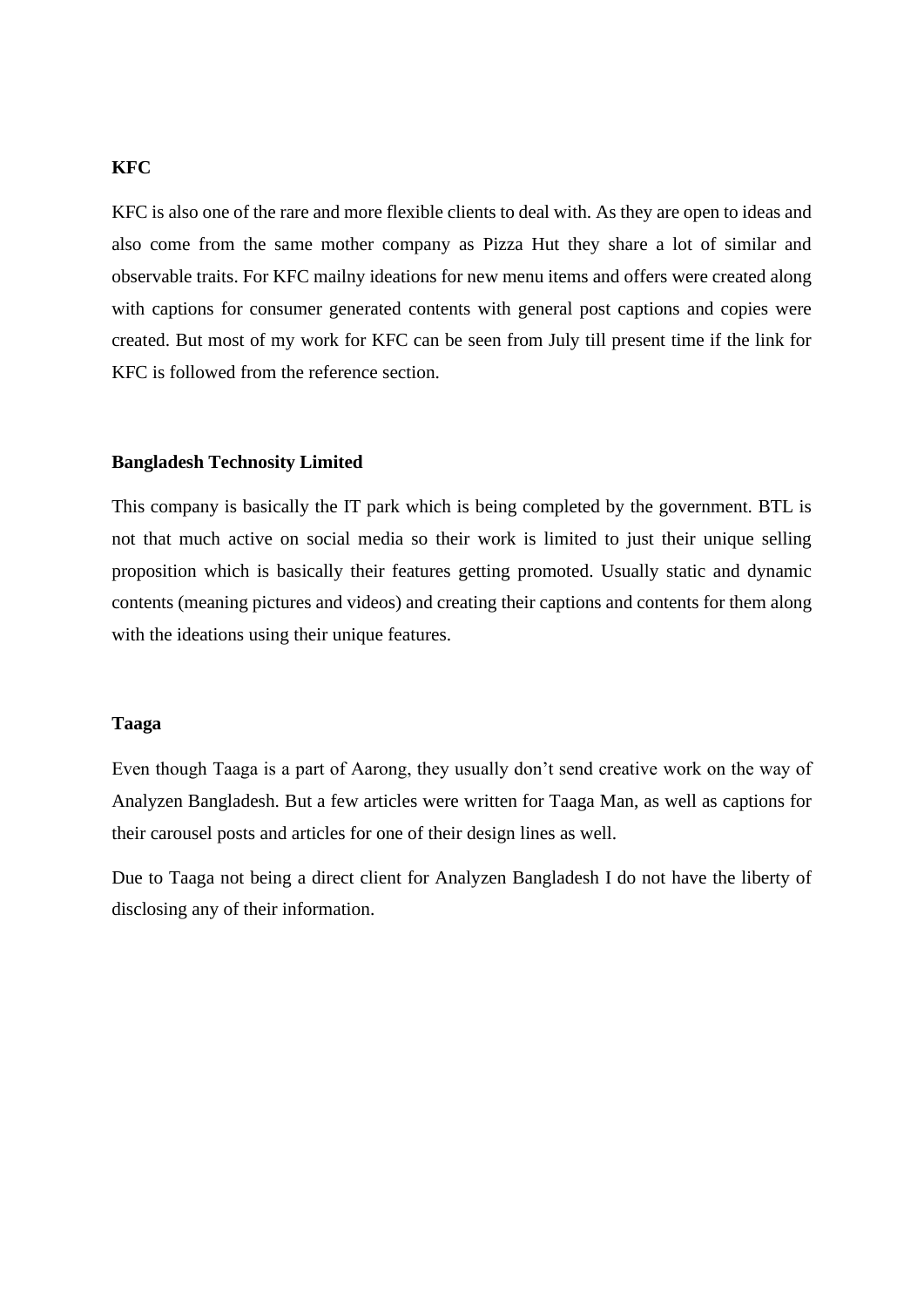### **RedBull Myanmar**

Redbull is the international energy drink brand, we pitched to acquire Redbull's Myanmar branch. This pitch was created to cater the Myanmar market and to increase their sales even more to secure a pole position in their respective market. My role during this pitch was to create copies for their contents and stories for thei scripts which might turn into promotional videos if Analyzen Bangladesh manages to acquire the client. One of the scripts will be displayed on the following lines:

### Redbull Top-up story

| <b>Video</b>                                         | <b>Audio</b>                                       |
|------------------------------------------------------|----------------------------------------------------|
| We can Mark inside a cafeteria sitting down          | Noisy cafeteria background sound                   |
| using Viber to chat and drinking Redbull with his    |                                                    |
| friend Jake who is doing the same thing.             |                                                    |
| Cut to: Jake starts to panic that he is yet to study | Jake: Oh My God!! I have a quiz at 3:30, I haven't |
| for a quiz he has on that day and cannot             | studied anything yet!!                             |
| download the necessary files to study as he is       | Mark: Bro you still have time to study.            |
| low on data. Jake says his lines with one hand on    | Jake: Bro, I'm low on data. I can't download the   |
| top of his head.                                     | files; I need to start studying.                   |
| Cut to: Mark asks Jake to calm down and sends        | Mark: Alrighty then, not to worry, sending you a   |
| him a link on Viber and asks him to enter it.        | link, use that.                                    |
| Cut to: Jake is annoyed on the fact how will a link  | Jake: What am I supposed to do with this link?     |
| help him at this point. Mark explains to Jake that   | Mark: Easy bro, just use the point you earned      |
| he can redeem those points for gifts (from           | from my referral and redeem them. You're in for    |
| Redbull) and one of those gifts are internet top     | quite a surprise                                   |
| ups                                                  |                                                    |
| Cut to: Jake proceeds to redeem the points           | Jake: Oh wow! This is amazing!!                    |
| where he sees internet as a part of the option.      |                                                    |
| Visibly happy Jake expresses his delight while       |                                                    |
| looking at his phone.                                |                                                    |
| Cut to: Jake completes the action of redeeming       | Mark: See the Redbull Viber community always       |
| points and getting the internet top up, and then     | has your back.                                     |
| proceeds to clink their Redbull cans                 |                                                    |
| Cut to: As the visual blurs, the super can be seen.  | <b>Upbeat Background Music</b>                     |
| Super: Join the Redbull Viber Community to           |                                                    |
| redeem your points and get Official RedBull          |                                                    |
| Merchandise.                                         |                                                    |
| Cut to: After the message is shown the video         | <b>Upbeat Background Music</b>                     |
| ends with the red bull logo.                         |                                                    |

Story background: The story involves two young adults Mark and Jake (university aged 20-22 years old) using the Redbull Viber Community Referral link to redeem points and get mobile data to get out of a situation which will all be explained on the script below. All takes place inside a cafeteria.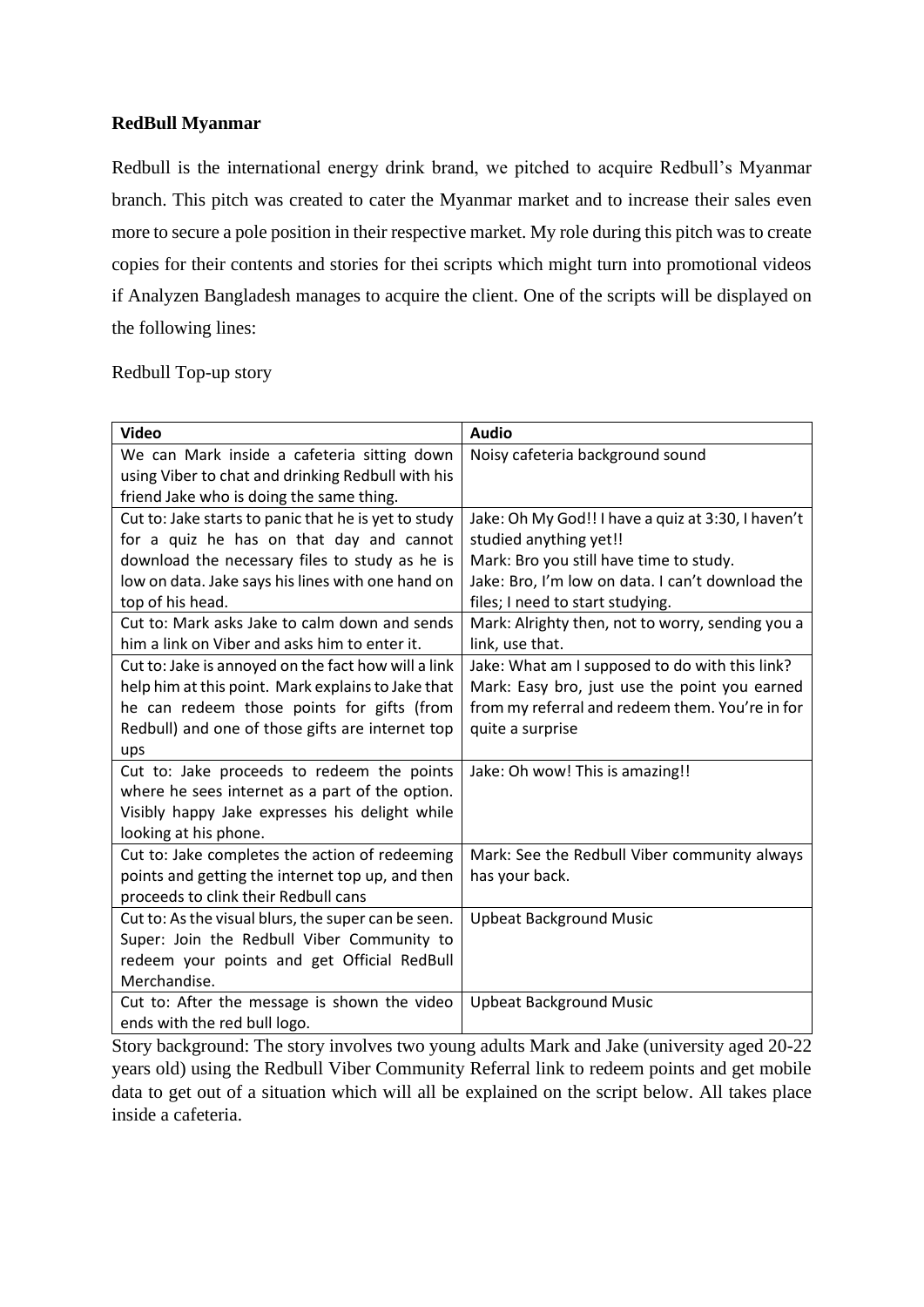# **Chapter 4: Conclusion**

### **How in-class knowledge was applied to real life situations at Analyzen Bangladesh**

- Skills learnt from MSC 142 "Visual Programming for Business" about data and information organization on Microsoft Excel was put to great use to make organization of all the work done and put to use specially while making the report for BUS400.
- MSC 441 "Introduction to Electronic Commerce", MSC 446 "Marketing on the internet" and MSC 452 " E-Commerce Programming". The skills acquired from these courses taught me how to to evaluate online platform and websites on a deeper perspecive such as seeing their codes to evaluate their designs from up close and how they constructed their websites and what their marketing plans are and how do they exploit the internet.
- MKT 421 "Introduction to Consumer Behavior", MKT 423 "Brand Management", MKT 424 "Advertising" and MKT 425 "International Marketing". These courses laid the foundation of my copywriting career on how to judge what kind of content will entice and persuade the consumer to buy a product via looking at advertisements, judging international markets and consumers for example the Redbull Myanmar pitch campaign required me to change up my language style and tone of delivering copies, captions, engagement contents and scripts for stories. MSC 423 taught me how to differ between brands as they have different modes and tones of communication, which made it much easier to write copies, captions, scripts and overall contents for each brands.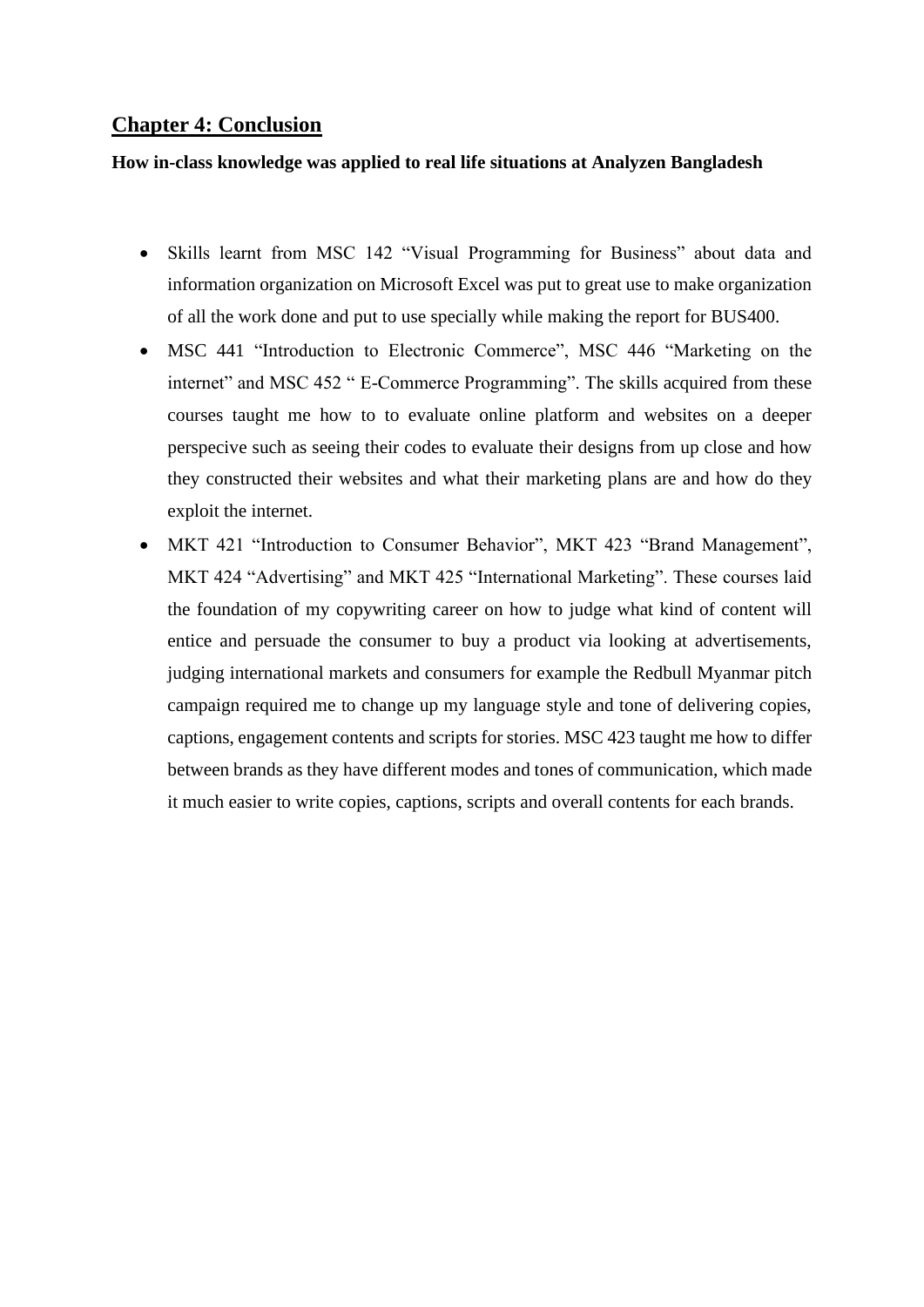# **Analysis of Analyzen**



With the help of the SWOT analysis the strengths, weaknesses, opportunities and threats can be noted down and described to fully understand the organization and evaluate it.

### **Strenghts**

In the analysis of Analyzen Bangladesh the strengths can be seen as:

- A huge client pool.
- Oldest digital marketing agency in Bangladesh.
- Great relationships with clients.
- Clients vary from multiple sectors starting from the IT sector to the Food and Beverages sector. A lot of the sectors are covered. Clients are mostly leading market share holders.
- Strong internal teams with great work ethics and performance.
- Office located in the heart of the city.
- Provides media buyiing for clients.
- Provides data analytic solutions for clients.
- Provides Web and App development.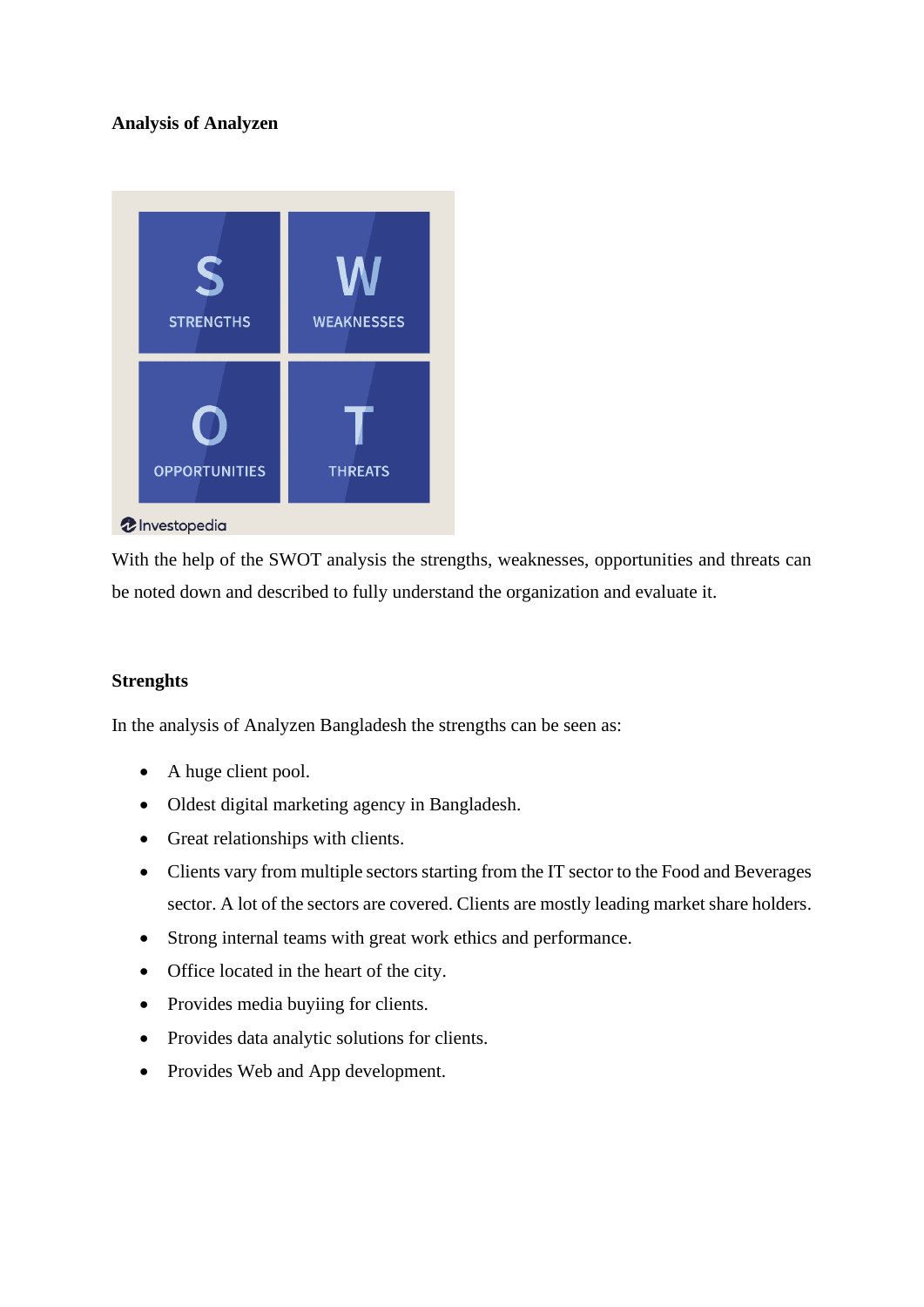### **Weakness**

- Communications between teams falls due to lack of clarity in communications at times.
- Intellectual properties can be leaked.
- Limitations from clients may lead to creative teams being stifled
- The training period of new employees can cause the company to lose precious time

# **Opportunities**

- Entry to the advertising agency market is tough.
- Using the internet to it's fullest may allow to expand creativity and clients.
- Brands leaving and looking for better alternative agencies with better quality.
- Competitive agencies producing below par content.\

### **Threats**

- Competition having bigger clients on the same field.
- Employees leaving the organization join the competition.
- Lack of resources at times.
- Unfavorable trends going against the organization ethics and way of work.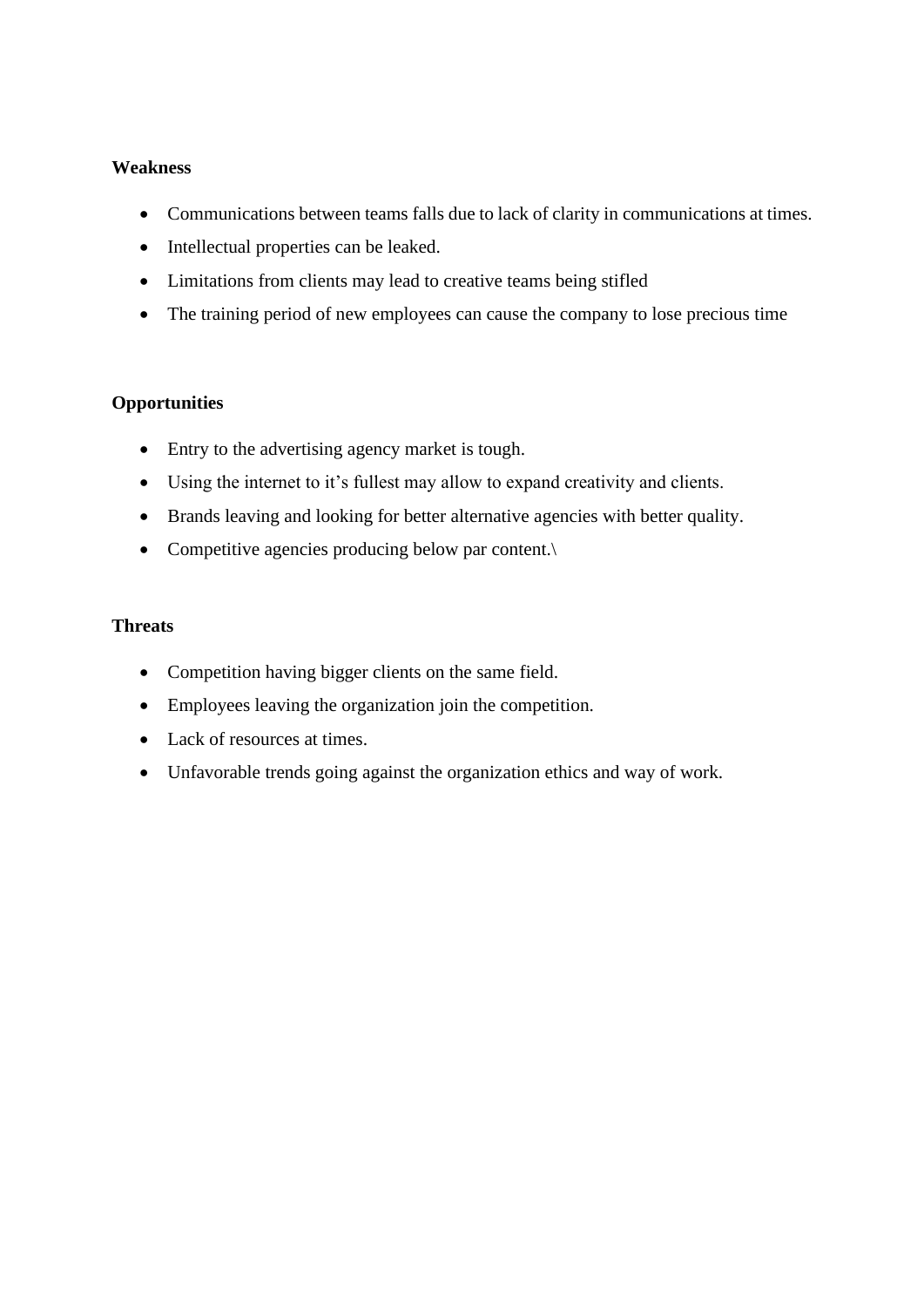### **Porter's 5 Forces**

Porter's 5 Forces is a proper framework to check and evaluate where a company stands from a competitive point in a competitive environment. Applying this on Analyzen Bangladesh will help us figure out a lot of information on the company.



- 1. Competition in the industry: The competition is oligopolistic to a certain extent where there are a handful of big fishes in the market who tends to draw the big shot clients. In this case ADA,MediaComm, Asiatic, CarrotCom, AdComm and Mindshare are a few examples who are competition to Analyzen Bangladesh. So from this perspective it can be said that the competition is on a moderate to high level because as mentioned above the clients and brands tends to circulate between these brands who tends to attract these clients.
- 2. Potential of new entrants into the industry: In this case it has low potential because the advertising and marketing agencies which are the corner stones of the industry has had a huge capital when starting and in order to compete with them a hige funding or capital is required. Therefore entering the industry is quite difficult let alone thrive in.
- 3. Power of suppliers: Suppliers in the case of advertising or marketing agencies are their resources such as the employees and connections who provides external resources, a great example would be billboard owners, X Banner makers and etc. So, the geist is that the suppliers hold quite some power over the organization as the employees have the opportunity to switch at any given moment wherever they are given better opportunities and remuneration. This also applies to the external suppliers as well.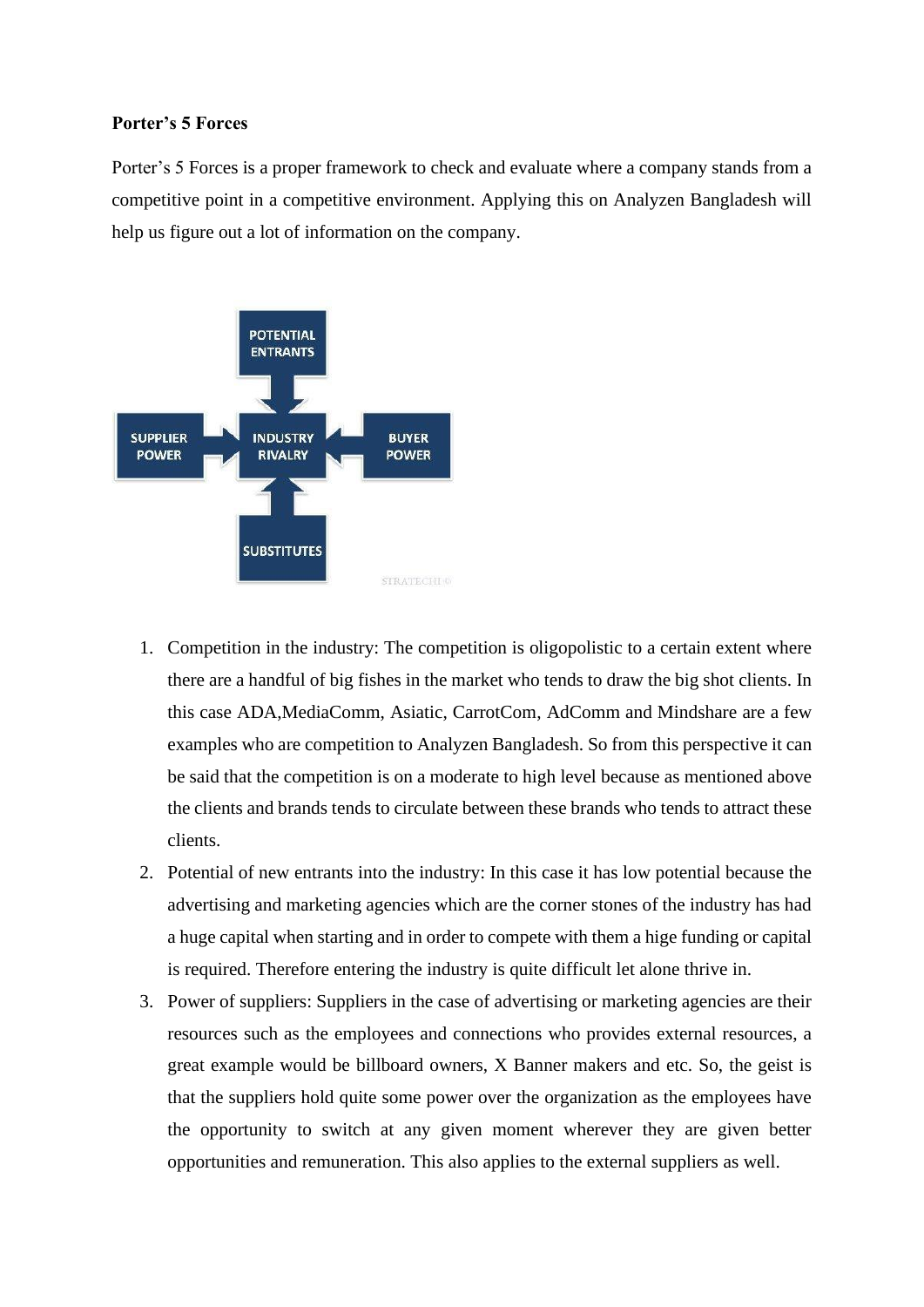- 4. Power of the customers: The customers clearly are the clients here who pay and avail the services from the advertising or marketing agencies. The customers have a high bargaining power here as when they need marketing solutions and a team to see them through, they ask for pitches from the agencies they potentially see themselves going to. After these pitches the clients, brands otherwise beign called customers here see their budget and the quality of the solutions and contents make their decision. If looked a bit closely it can be seen that the customers here have a high bargaining power.
- 5. Threats of a substitute: This is a rather a moderate threat. The reason being is that most of the brands, consumers, clients otherwise being called the customer here have two options which are make an in house marketing team from scratch or rely on the advertising or marketing agencies. Which literally gives them two options to pick from, both of which has it's pros and cons. Customers who end up being giants tends to recruit marketing experts to lead their marketing teams as they build an in house marketing team, but on an equal ratio these customers also rely on agencies by just giving them a brief and leaving all the hassle to the agencies so that they can concentrate directly on the business it self. So, at the end the threat of substitute product in this case is moderate or low because creating in house marketing teams will or may cost a lot more than expected due to the unpredictable times.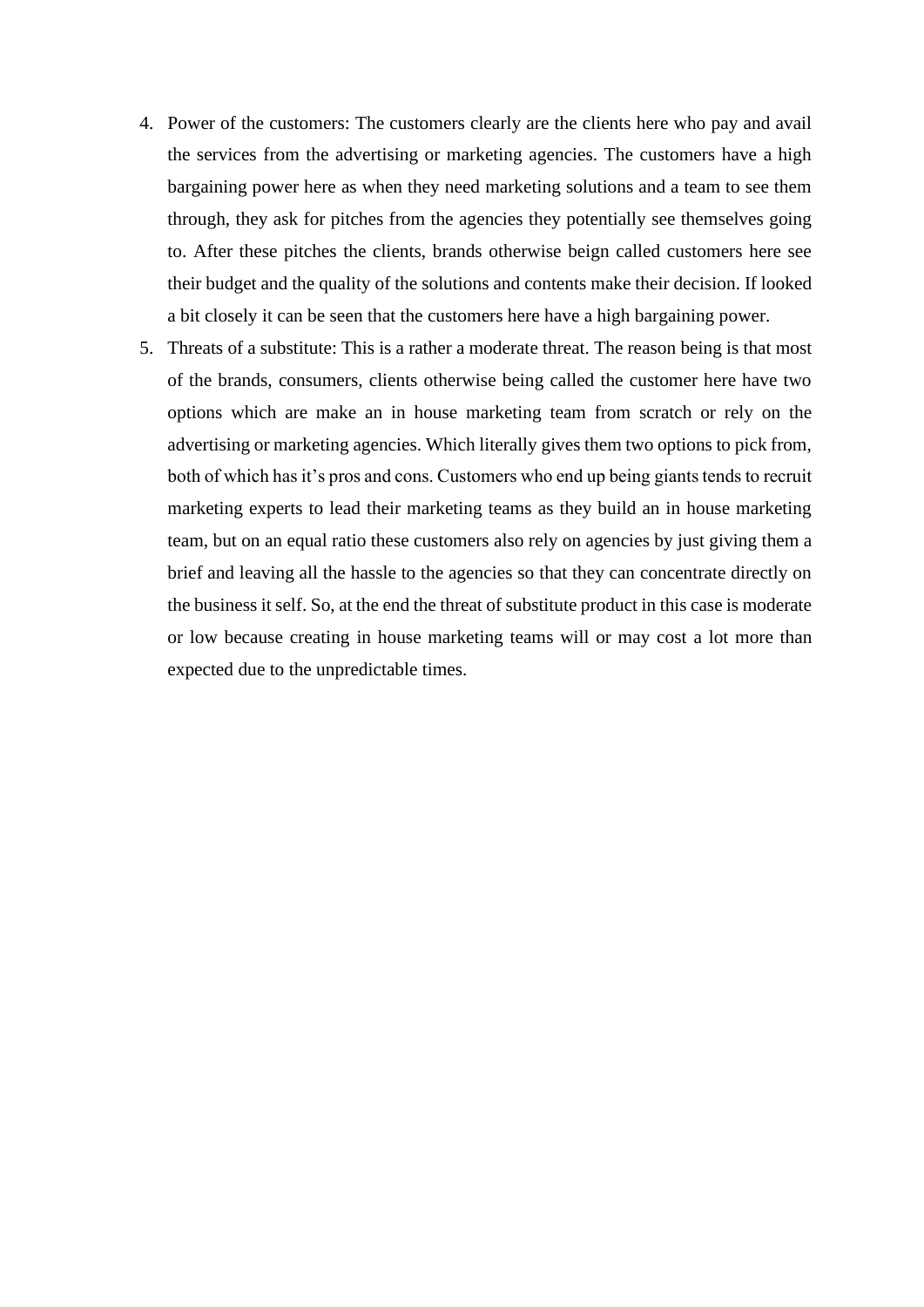#### **Competitive Analysis of Analyzen Bangladesh**

If we are to describe on the competitive analysis of Analyzen Bangladesh the categories of this analysis will be placed as **Market Leaders**, **Challengers**, **Followers** and **Niche Marketers.**  The following information could not be gathered from the internet as a lot of these are intangible assesments and results, these information have been gatehred my workplace superiors who has mutilple years of experience workign for marketing and digital marketing agencies.

**Market Leader:** In the world of Digital Marketing Agencies, Grey Bangladesh can be considered as the current market leaders. This is mainly because of their internationally reknowned client base as well as the fact that they also do projects for the Bangladesh Government as well. Their client base consists of Coca Cola, Indian Oil, Uber, GSK (Glaxo Smith Kline), Pran, ACI, MasterCard and GrameenPhone. With this solid client base and with their well rounded creative team which believes in creative excellence, they can easily be considered as the market leaders.

**Challengers:** From the point of view of Analyzen there are multiple challengers to Analyzen who work with similar clients and push out similar contents as well. The challengers are Asiatic Digital and 360, Bitopi, AdComm, X and Magnito Digital. They are equally well equipped to serve their clients compared to Analyzen Bangladesh and they have met with their fair share of success as well.

**Followers:** In this case it will be short as almost every digital marketing agencies can be or should be considered as followers since Analyzen Bangladesh was the very first digital marketing agency is Bangladesh.

**Niche Marketers:** Here it there are only a few, but the in house agencies can be considered as niche because they only cater to their own clients mostly. The prime examples are MediaCom who are the agency of Square Ltd and ADA which is the marketing agency of Axiata Limited.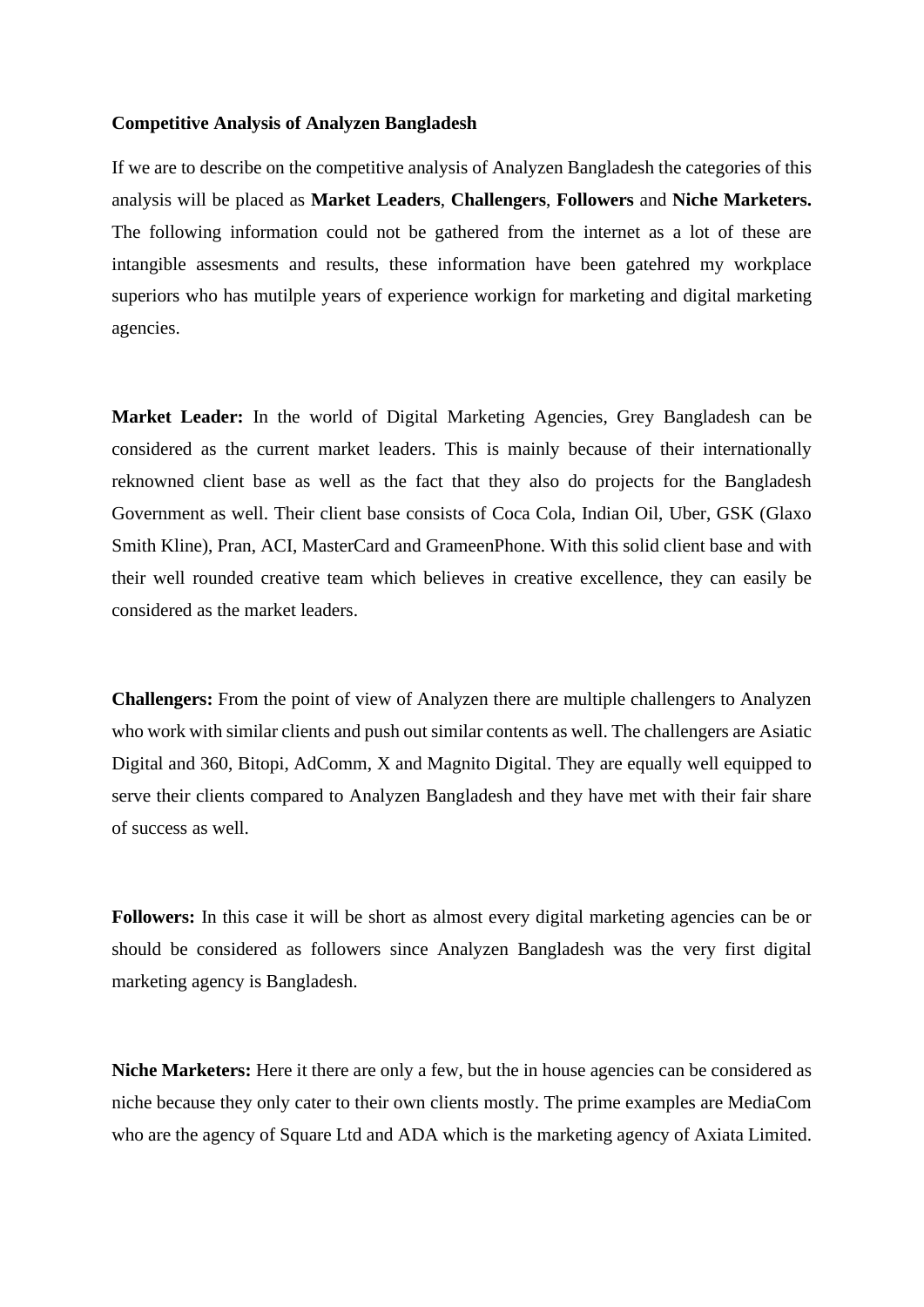### **Recommendations**

The recommendations for analyzen are quite simple here. The pitches for acquiring clients has to be absolutely flawless otherwise the client will most certainly shift to the competition. Efficiency and communications between team inside the organization has to be seamless and members of the client servicing team can be assigned to creative team once it has been decided by the account handling and the entirety of the client servicing team on which creative team should handle what brand according to their strengths and weaknesses instead of client servicing team members picking creative teams which they deem fit to handle a brand or client. These are the only two recommendations that seems to fit with the report on "The analysis of Analyzen Bangladesh from the perspective of a copywriter"

#### **Conclusion**

The 3 month long journey in Analyzen Bangladesh has been nothing short of amazing. There is a lot ot learn with the organization being one of the oldest in the industry, they certainly have client pulling power and the resources to back it up as well. From a competitive stand point they are in a strong position as their strengths clearly outweigh their weaknesses. On a personal scale every single project, albeit repetitive at times have a lot to teach on how to handle each brand specifically as it teaches mirco management on how to use different tonality, languages and approaches for each brands or clients they handle. The fact hat one has to improve on a personal skill and experience level on a daily basis coming up with a new idea and new lines literally everyday not only inspires but forces out the creative side on anyone from the creative team. The experience on Analyzen Bangladesh has to teach a lot since with every project a clear improvement on writing skills and variations is apparent and visible along with the growth of maturity and professionalism is nigh evident.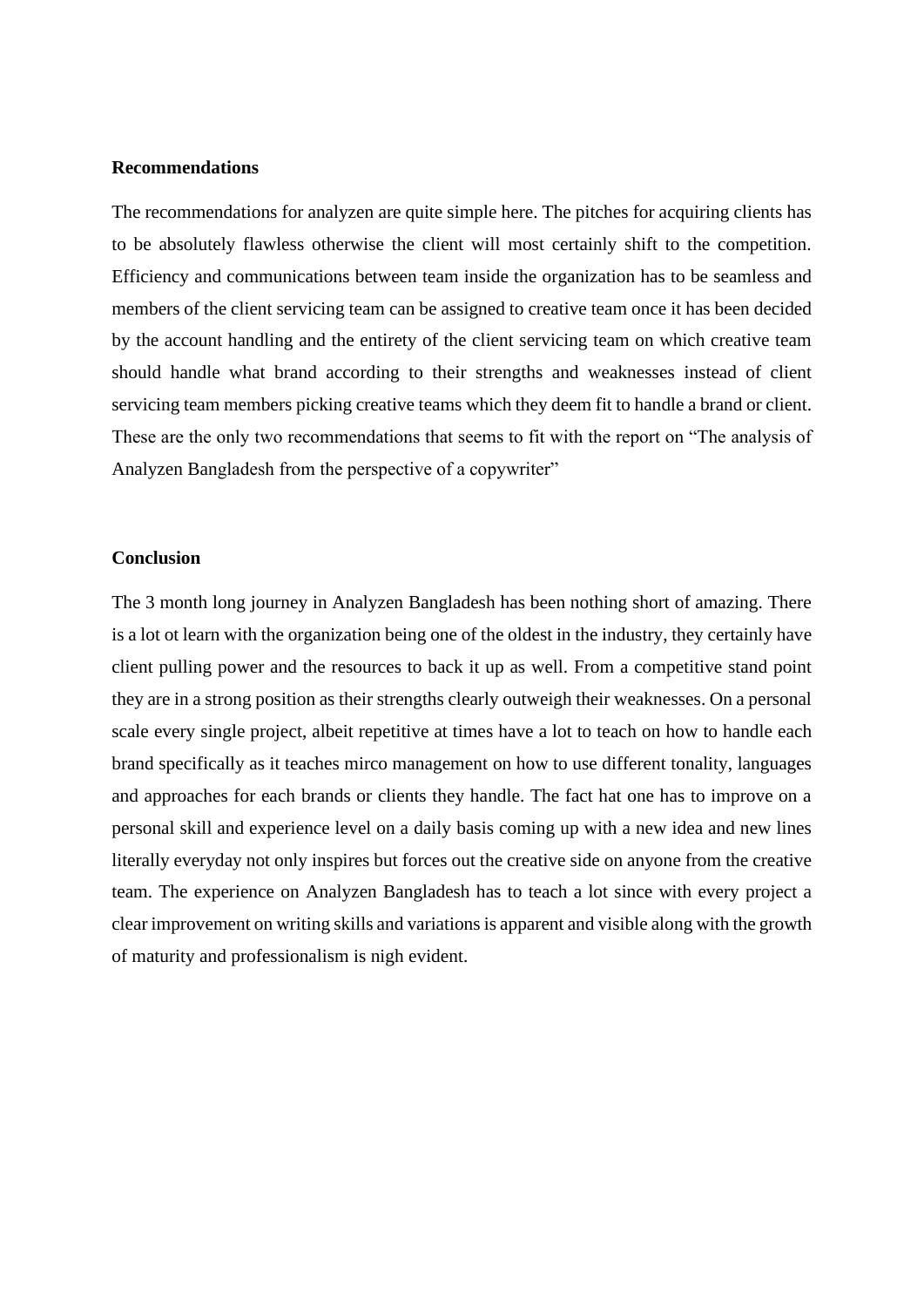# **References**

- 1. [https://www.stratechi.com/downloads/porters-5-forces-powerpoint-worksheet](https://www.stratechi.com/downloads/porters-5-forces-powerpoint-worksheet-template/)[template/](https://www.stratechi.com/downloads/porters-5-forces-powerpoint-worksheet-template/)
- 2. [https://fuelingnewbusiness.com/2021/08/01/ad-agency-new-business-101-conduct-a](https://fuelingnewbusiness.com/2021/08/01/ad-agency-new-business-101-conduct-a-swot-analysis/)[swot-analysis/](https://fuelingnewbusiness.com/2021/08/01/ad-agency-new-business-101-conduct-a-swot-analysis/)
- 3. [https://www.thefinanceresource.com/swot-analysis/advertising-agency-swot](https://www.thefinanceresource.com/swot-analysis/advertising-agency-swot-analysis.aspx)[analysis.aspx](https://www.thefinanceresource.com/swot-analysis/advertising-agency-swot-analysis.aspx)
- 4. <https://www.facebook.com/HSBCBangladesh>
- 5. <https://www.facebook.com/pizzahutbangladesh/>
- 6. <https://www.facebook.com/KFCBangladesh/>
- 7. <https://www.facebook.com/BRAC.AARONG>
- 8. <https://www.facebook.com/BHTCBlockIII>
- 9. <https://www.analyzenbd.com/about-us>
- 10. <https://www.analyzenbd.com/services>
- 11. <https://www.analyzenbd.com/clients> (not updated)
- 12. <https://www.instagram.com/penthouselivingsbd/>
- 13. <https://www.grey.com/en/bangladesh>
- 14. <https://ada-asia.com/bangladesh/>